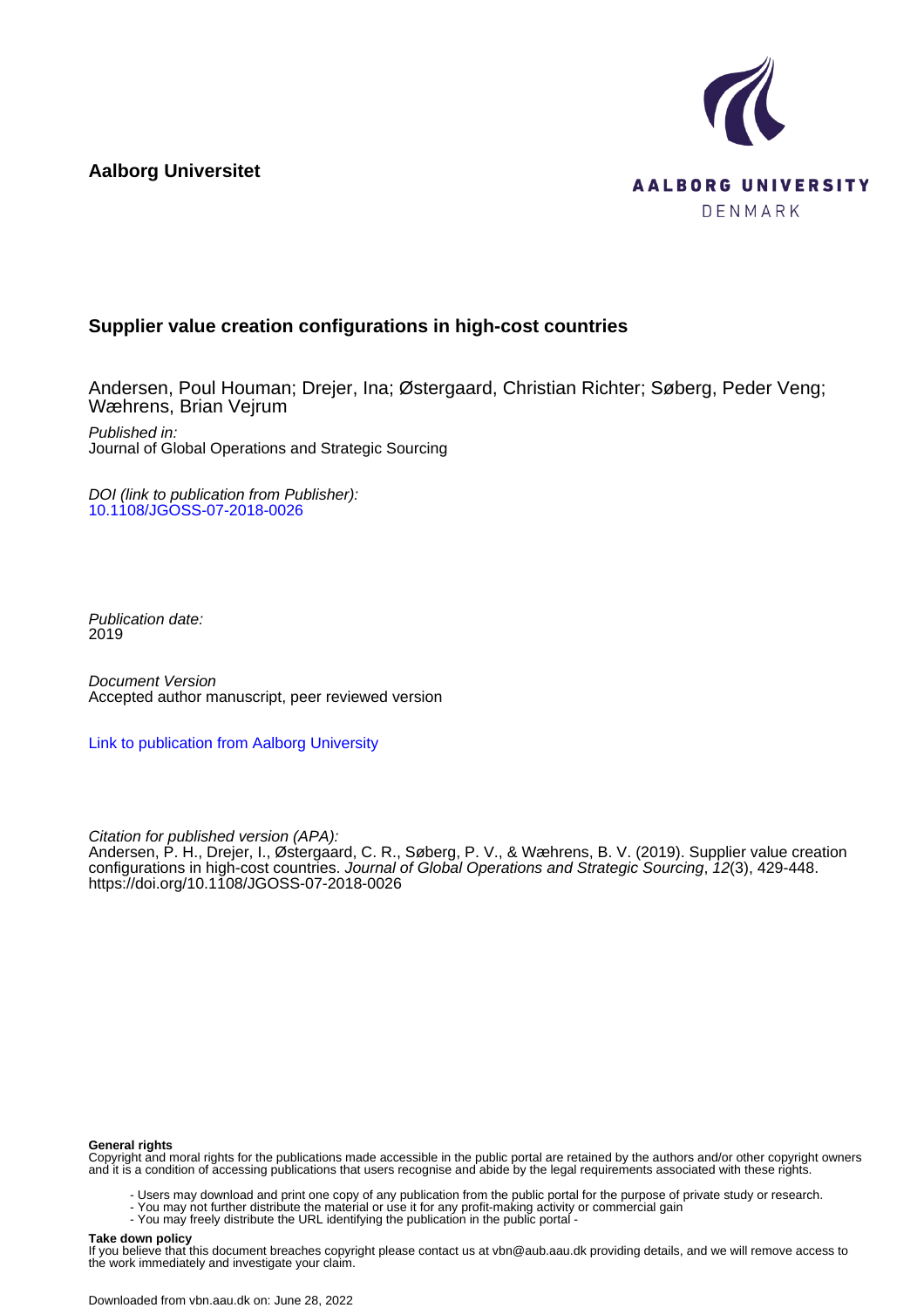

| emerald<br>PUBLISHING | Journal of Global Operations and Strategic So                                                                                                                                                             |
|-----------------------|-----------------------------------------------------------------------------------------------------------------------------------------------------------------------------------------------------------|
|                       | Supplier value creation configurations in high-cost countries                                                                                                                                             |
| Journal:              | Journal of Global Operations and Strategic Sourcing                                                                                                                                                       |
| Manuscript ID         | JGOSS-07-2018-0026.R3                                                                                                                                                                                     |
| Manuscript Type:      | Research Article                                                                                                                                                                                          |
| Keywords:             | New business or process or operations models, Localisation issues,<br>Supplier or partner selection, Innovation, Keywords: Supplier taxonomy;<br>buyer-supplier relationships; collaboration; backshoring |
| Data Type:            | Both                                                                                                                                                                                                      |
|                       |                                                                                                                                                                                                           |
|                       | Manuscripts                                                                                                                                                                                               |
|                       |                                                                                                                                                                                                           |
|                       |                                                                                                                                                                                                           |
|                       |                                                                                                                                                                                                           |
|                       |                                                                                                                                                                                                           |
|                       |                                                                                                                                                                                                           |
|                       |                                                                                                                                                                                                           |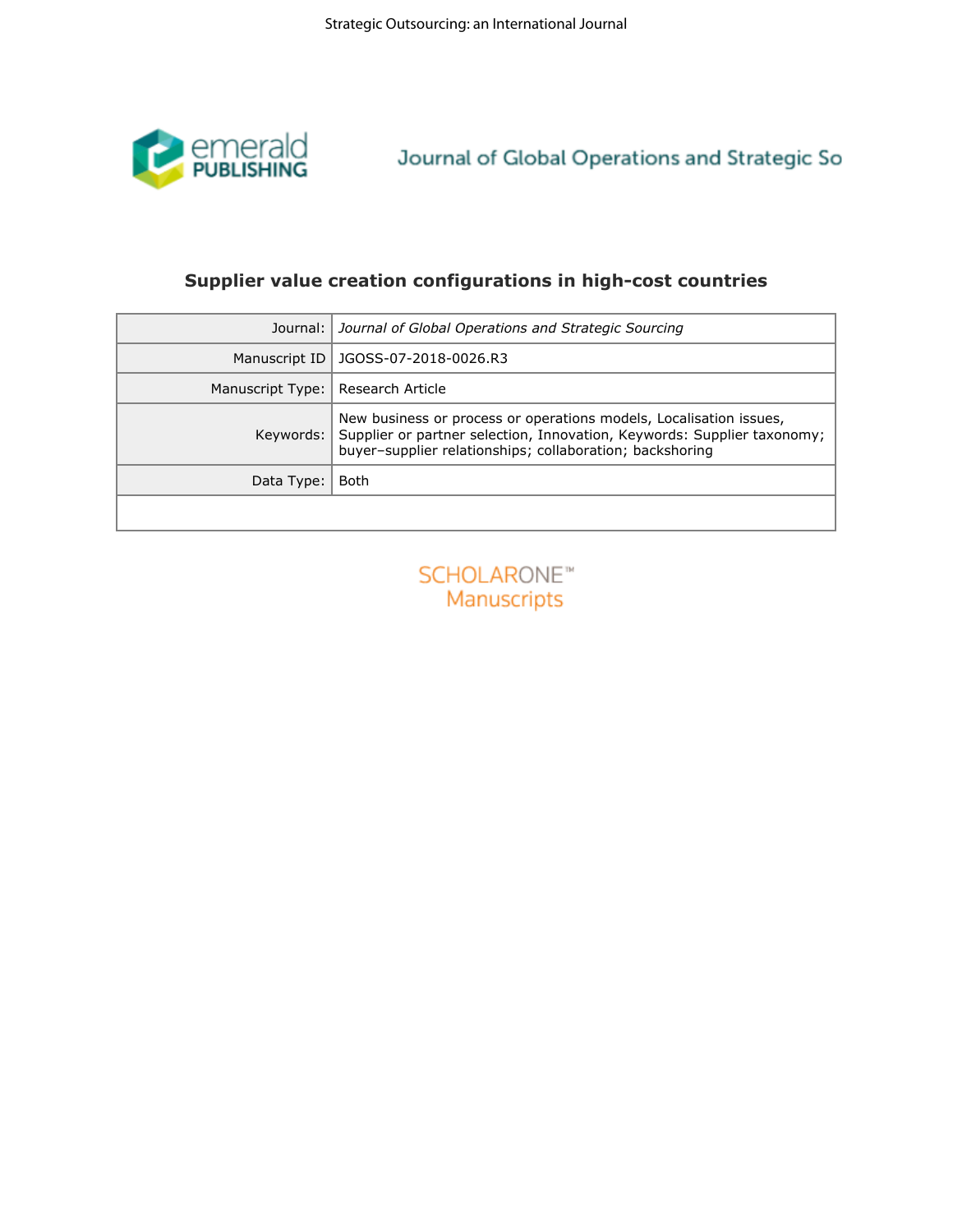# Supplier value creation configurations in high-cost countries

# **Abstract**

#### Purpose

This paper explores value creation configurations pursued by suppliers in high-cost countries. The proposed value creation configuration approaches are seen as means for supplier firms to strengthen their competitiveness when faced with increasing global sourcing.

Design/methodology/approach

Survey data on supplier firms in Denmark are used in a hierarchical cluster analysis. The identified clusters are interpreted as expressions of different value creation configurations pursued by suppliers with regards to relations with their most important customers.

#### Findings

Supplier value creation configurations in high-cost countries<br>
Supplier value creation configurations pursue by supples in high-cost countries. The<br>
Propose<br>
This pape explores value creation configurations pursues by supp Three types of suppliers are identified: (1) detached suppliers, which seek to create customer net benefits through low costs; (2) technology-focused suppliers, which design value creation around benefits linked to being at the technological forefront; and (3) integrated suppliers, which share characteristics with technology-focused suppliers, but also align closely with a relatively broader range of customer activities.

Research limitations/implications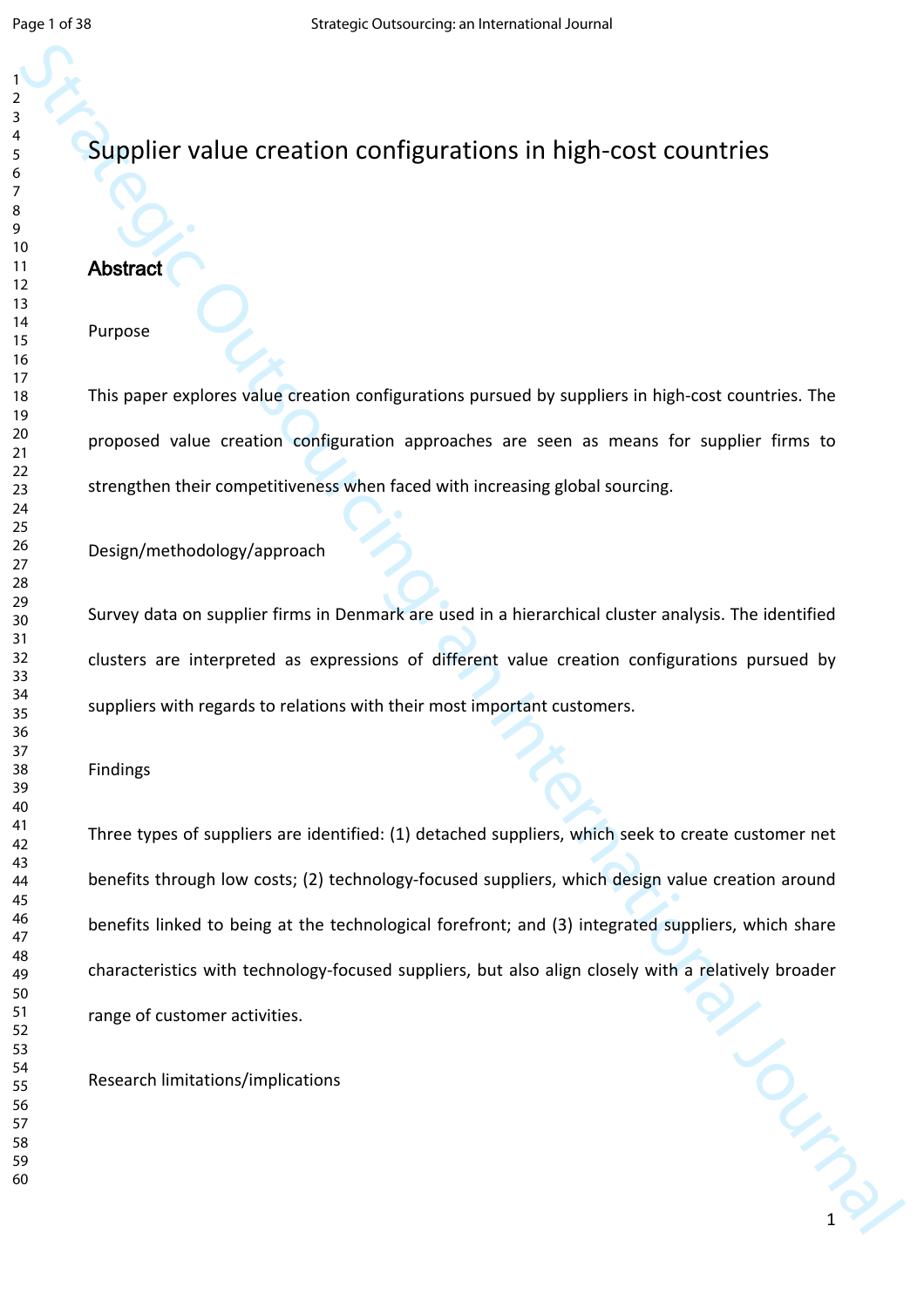Limitations include the specificity of findings from one small, open economy with an extensive supplier base.

Originality/value

Explicit the specific of lindings from one small, open economy with an extensive<br>supplier base.<br>
Ordensity/value<br>
Studies of industrial tompetibioness of high cast countries tend to accrossing players'<br>
Studies of industri Studies of industrial competitiveness of high-cost countries tend to overlook suppliers' developments of value-creating activities to maintain customer relationships. The present paper takes a supplier perspective to deepen the empirically based understanding of value creation configurations followed by high-cost country suppliers in the context of increasing global competition and production relocation. Theoretical implications as well as lessons for managers in supplier firms from the identification of the different approaches to value creation configurations are presented.

Keywords: Supplier taxonomy; buyer–supplier relationships; collaboration; value configuration

Type: Research Paper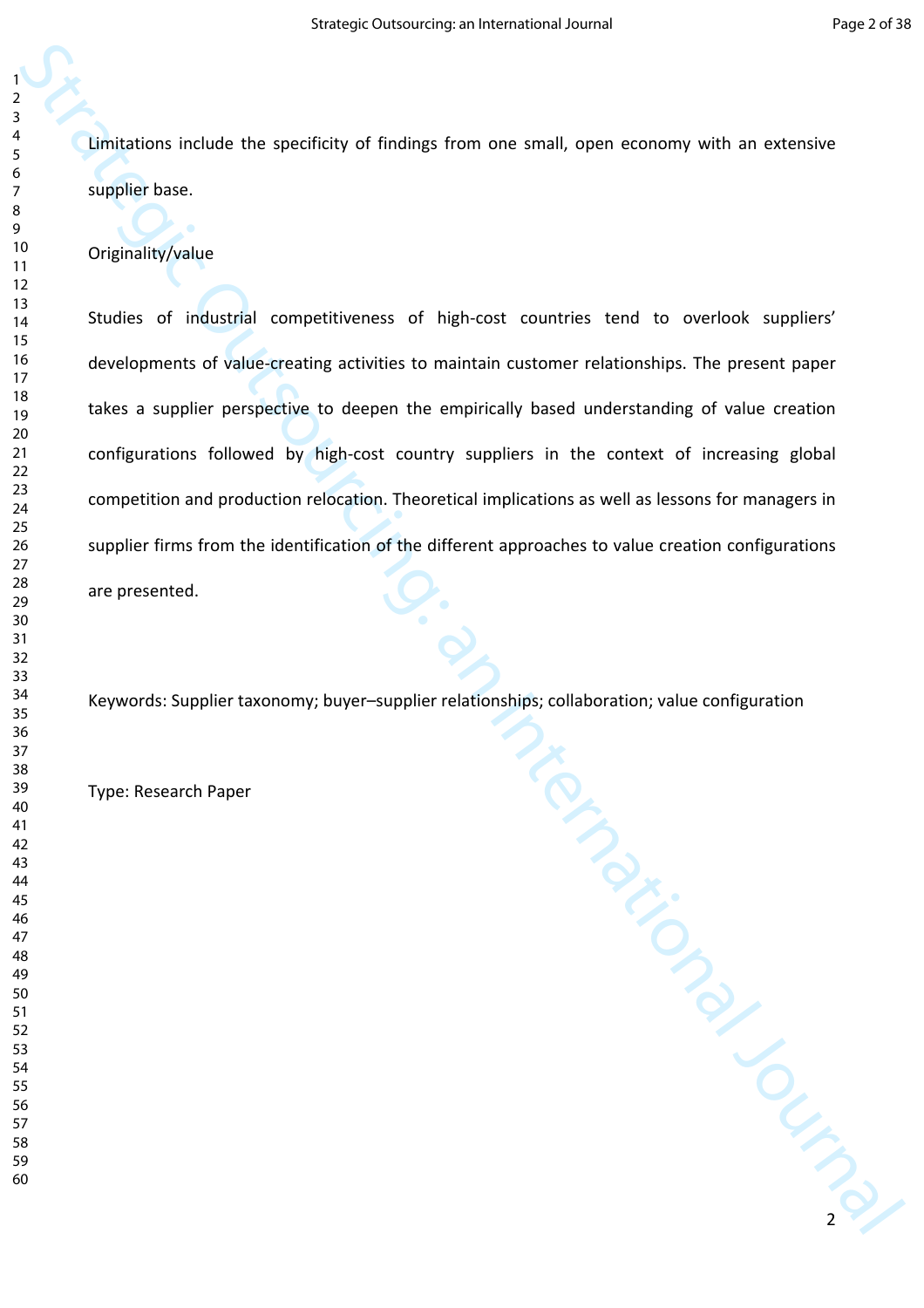#### 

 

# INTRODUCTION

INTRODUCTION<br>
Manufacturing supply firms in high-cost countries face challenges as manufacturing activities in<br>
Theorem contents decile. Coloring task two may pay increase a manufacturing activities in the<br>
volting of the Manufacturing supply firms in high-cost countries face challenges as manufacturing activities in these countries decline. Looking back twenty years, suppliers frequently enjoyed being in the vicinity of their key customers' production activities (Andersen, 1999). Today, technological, political and economic factors have lowered costs and improved possibilities for global coordination of value chains. This has expanded the possibilities for sourcing in a wide range of low-cost countries (Holmström & Partanen, 2014), and, accordingly, contributed to a global shift in the centre of manufacturing (Quah, 2011). This trend was reinforced in the severe economic downturn of 2008– 9, when focus increased on cost-cutting through outsourcing and offshoring.

Concerns about the impact of globalization upon the prospects of suppliers in high-cost countries has spurred research that either argues for suppliers' need to relocate to remain competitive or focuses on how to improve the framework conditions for suppliers through the means of industrial policy (e.g., Molnar et al., 2007; Rodwin & Sanzanami, 2017).

For most suppliers in high-cost countries, maintaining a competitive ability remains a serious challenge. Studies into the demise of the industrial competitiveness of high-cost countries tend to overlook suppliers' development of value-creating activities to maintain customer relationships (OECD, 2018). One way of investigating suppliers' activities is to study their configuration of value propositions. A value proposition describes the configuration of cost-reducing or benefit-enhancing activities that a supplier proposes to customers (Anderson et al., 2006). From the supplier perspective these activities constitute a value creation configuration.

With a few exceptions, empirically based knowledge is still sparse concerning how suppliers deal with the impact of production offshoring in high-cost countries. The existing studies indicate that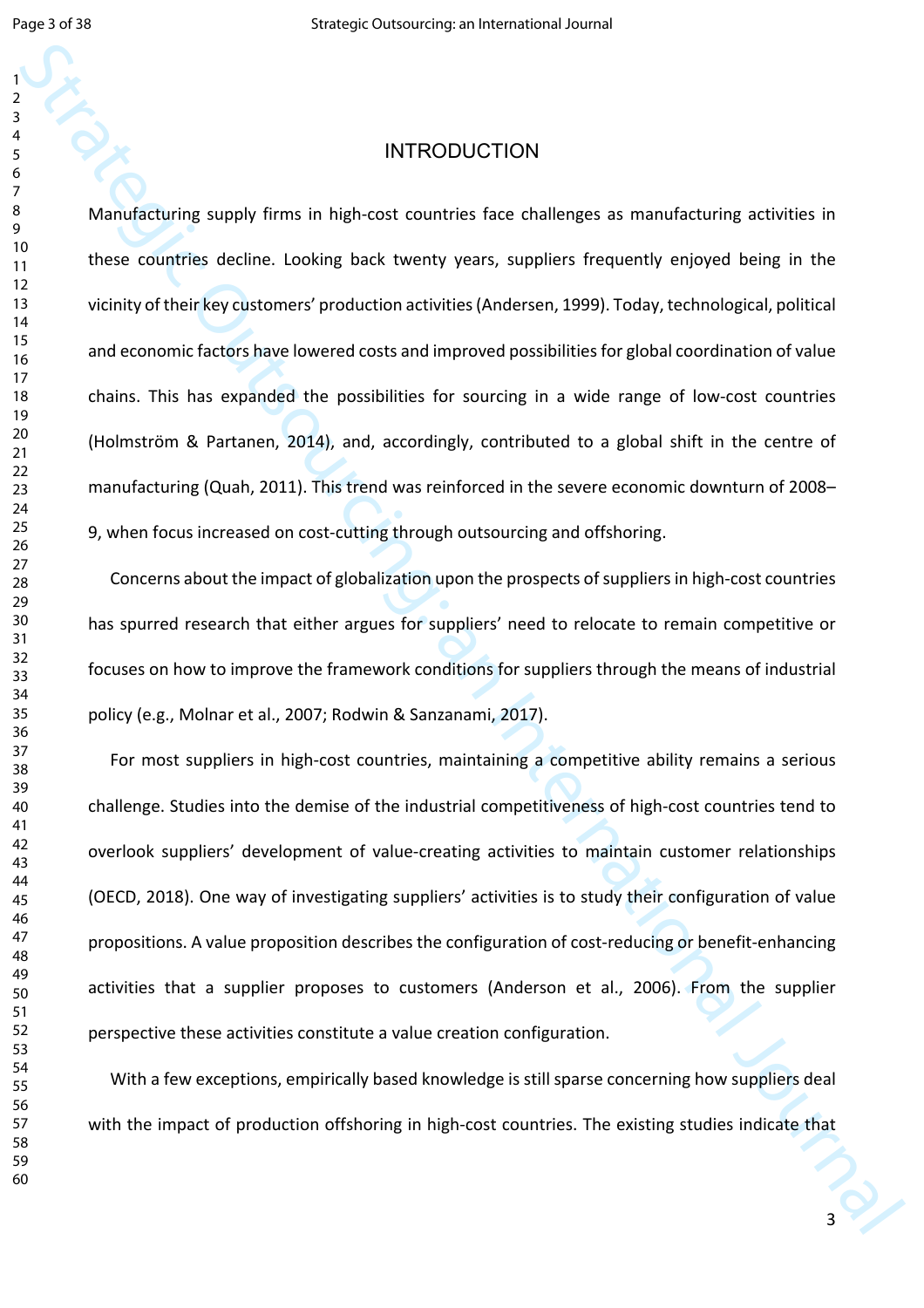Statesting patterns of suppliers while creation configurations may emerge from data (Eliram & crains), 2014; Cisa & Fujimoto, 1991). Accordingly, the present paper takes the supplier properties, with the minimum purpose of interesting patterns of supplier value creation configurations may emerge from data (Ellram & Krause, 2014; Clark & Fujimoto, 1991). Accordingly, the present paper takes the supplier perspective, with the main purpose of deepening the empirically based understanding of the value creation configurations followed by high-cost country suppliers in the context of increasing global competition and production relocation. The analysis explores the following research question: *What are the strategies that suppliers in a high-cost country follow to build value creation configurations in the relationships with their most important customers?* Based on a survey of 980 supplier firms in Denmark and their activities toward their most important customers, a taxonomy of value creation configurations is presented.

# LITERATURE REVIEW

Over the past decades, suppliers in low-cost countries have become increasingly involved in global value chains as a means to strengthen their competitiveness (Mudambi & Venzin, 2010). A substantial proportion of mature industries in high-cost countries, such as the automotive and machinery industries, have offshored substantial parts of their production activities and have established supply chains in low-cost countries (Levine, 2012; Coucke & Sleuwagen, 2008). Also, manufacturers in small European countries have increased their international sourcing activities, effectively downgrading or replacing relationships with their domestic suppliers (Slepinov & Wæhrens, 2008; Statistics Denmark, 2008).

The strategic options and choices of high-cost country suppliers and their customers are mainly studied in the aggregate, for example from the value chain perspective (Frolich and Westbrook, 2001). Consequently, there has been less emphasis on understanding how the increasing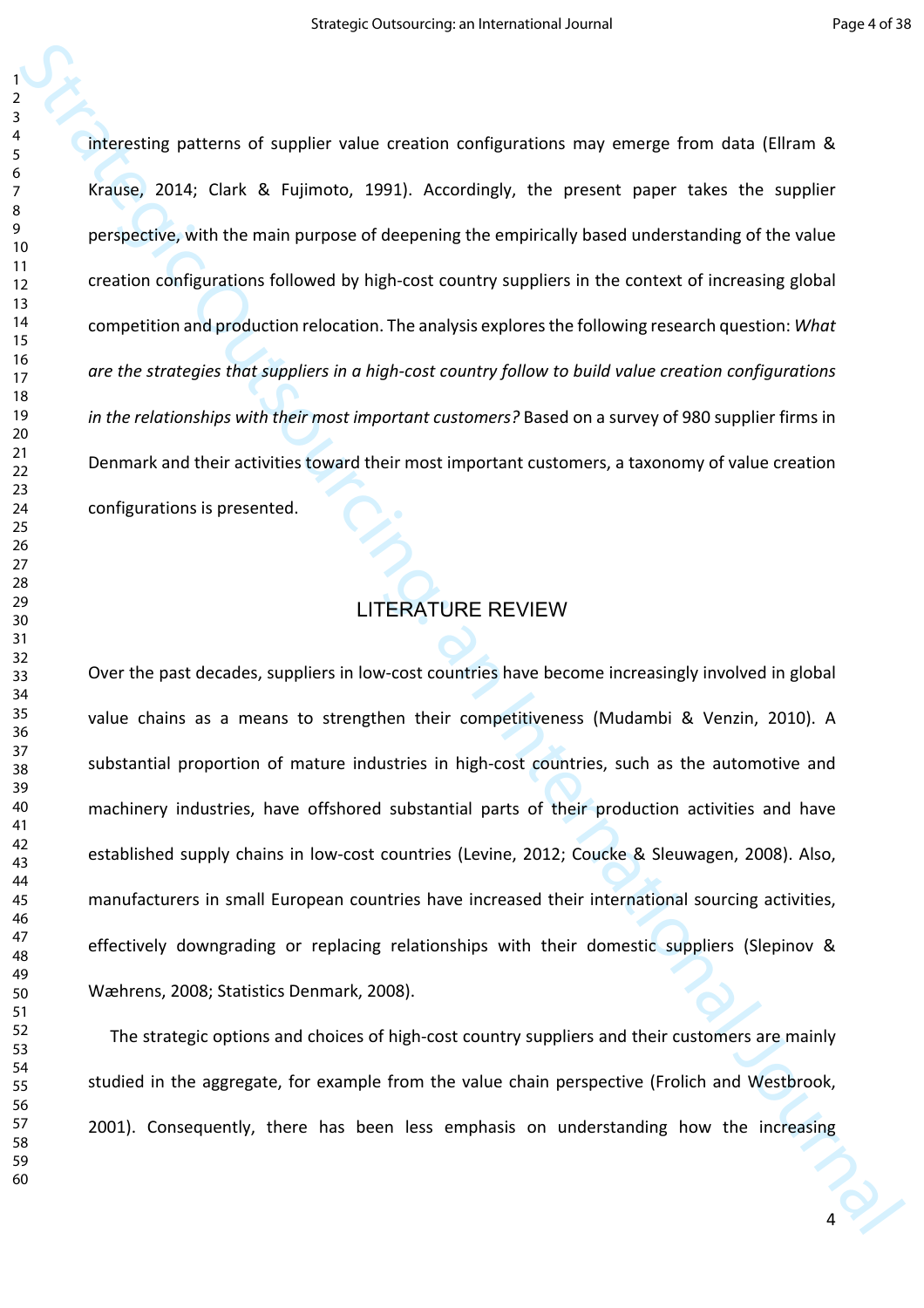globalization of value chains impacts the positioning of suppliers from high-cost countries. Some might expect that such suppliers' only remaining option is to participate in a race to the bottom with suppliers in low-cost countries, effectively weeding out many firms from the high-cost countries. Entire industries face the danger of being hollowed out as manufacturers lose their local hinterland of capable suppliers, thus further losing competitive advantage to low-cost countries (Stehrer et al., 2012).

Strategic outsource in the strategic original Strategic Outsource in the system of the strategic outsourcing<br>
Strategic Outsourcing: The strategic Outsourcing of the system of the strategic Outsourcing<br>
Strategie Outsourci High-cost country suppliers may pursue a variety of activities to maintain their value creating abilities for customers in the face of increasing globalization and production relocation, and may take on new activities in the increasingly complex global value chains (Ellram et al., 2007; Defever et al., 2016). One approach to better understand the strategic endeavours of suppliers toward their customers is to move from the aggregate perspective and focus on the configuration of value propositions in customer relationships (Ulaga & Eggert, 2006; Anderson et al., 2006; Ballantyne et al., 2011). A value proposition can be defined as the difference between a statement of benefits offered to a customer and the price a customer will pay (Ballantyne et al., 2011). Basically, the difference between any two value propositions reflects the perceived net difference in the sum of benefits and costs incurred (Anderson & Narus, 2004). However, the creation of superior value propositions for business customers is complex (Ford et al., 2006). A value proposition can be broken down to the activities carried out in the exchange relationship, and differences in value propositions derive directly from differences in the configurations of activities to meet customers' demands. Thus, the concept of a value proposition focuses on the net value seen by the customer, whereas the value creation configuration represents the supplier perspective. For suppliers in highcost countries, the ability to configure, maintain and reconfigure value propositions to differentiate them from their rivals' is central to their survival. Building supplier resilience, capability and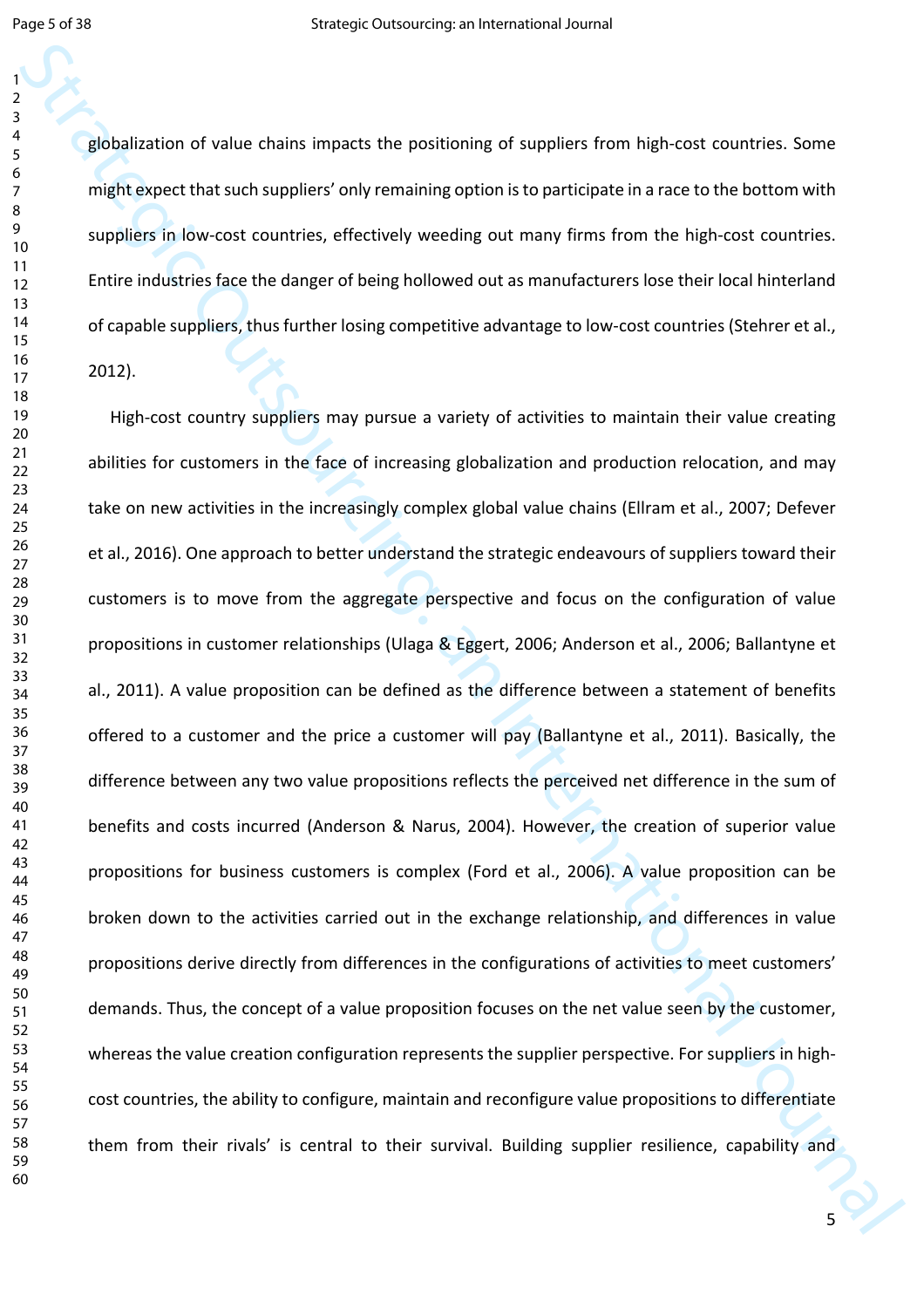engagement can not only keep customers from relocating their activities, but can also trigger more reshoring and backshoring activities through enhancing the roles and responsibilities of domestic suppliers (Slepinov et al., 2014).

engagement can not only keep customers from relocating their activities, but can also trigger more<br>
strategies (Septement and Journal Both change the ories and responsibilities of domestic<br>
suppliers (Septement and Journal Additional research is called for to reveal how value creation configurations relate to suppliers' ability to maintain customer loyalty and relevance (Dietl et al., 2009). Although relationships may be seen as either cost-efficient or benefit-oriented, buyers perceive benefits and costs differently, and changes in both benefits and costs may be influenced by or even occur as a consequence of sustained exchange activities between partners (Thorelli, 1986; Jarillo, 1988). Cost reduction and benefit enhancements may include mutual adaptations of resources and/or activities, knowledge or trust and other means that provide relational competitive advantages (Dyer & Singh, 1998; Kim & Choi, 2015). For a supplier firm, creating valuable offerings calls for interaction, mutual adaptation and commitment to adjust for the various forms of benefits and costs related to exchanges with buyer firms.

Configuring a value proposition, however, also comes with choice. No supplier is equally good at providing all forms of value propositions. Each supplier must configure a viable set of activities that works across a set of customer relationships, where 'viable' means considered valuable by customers and also resource-coherent and profitable for the supplier. Too much individualization of customer value propositions may lead to failing economies of scale and scope and ultimately to business failure. Hence, as seen in other studies of market strategy, identifiable activity configurations for combining activities and value propositions are expected to surface (Miles & Snow, 1978; Day & Wensley, 1988). Several studies have addressed the strategic value of the supply network from the manufacturer's point of view (Dyer, 1996; Choi & Kim, 2008; see also Hesping & Schiele, 2015 for a recent overview). Other research has provided customer-centric typologies,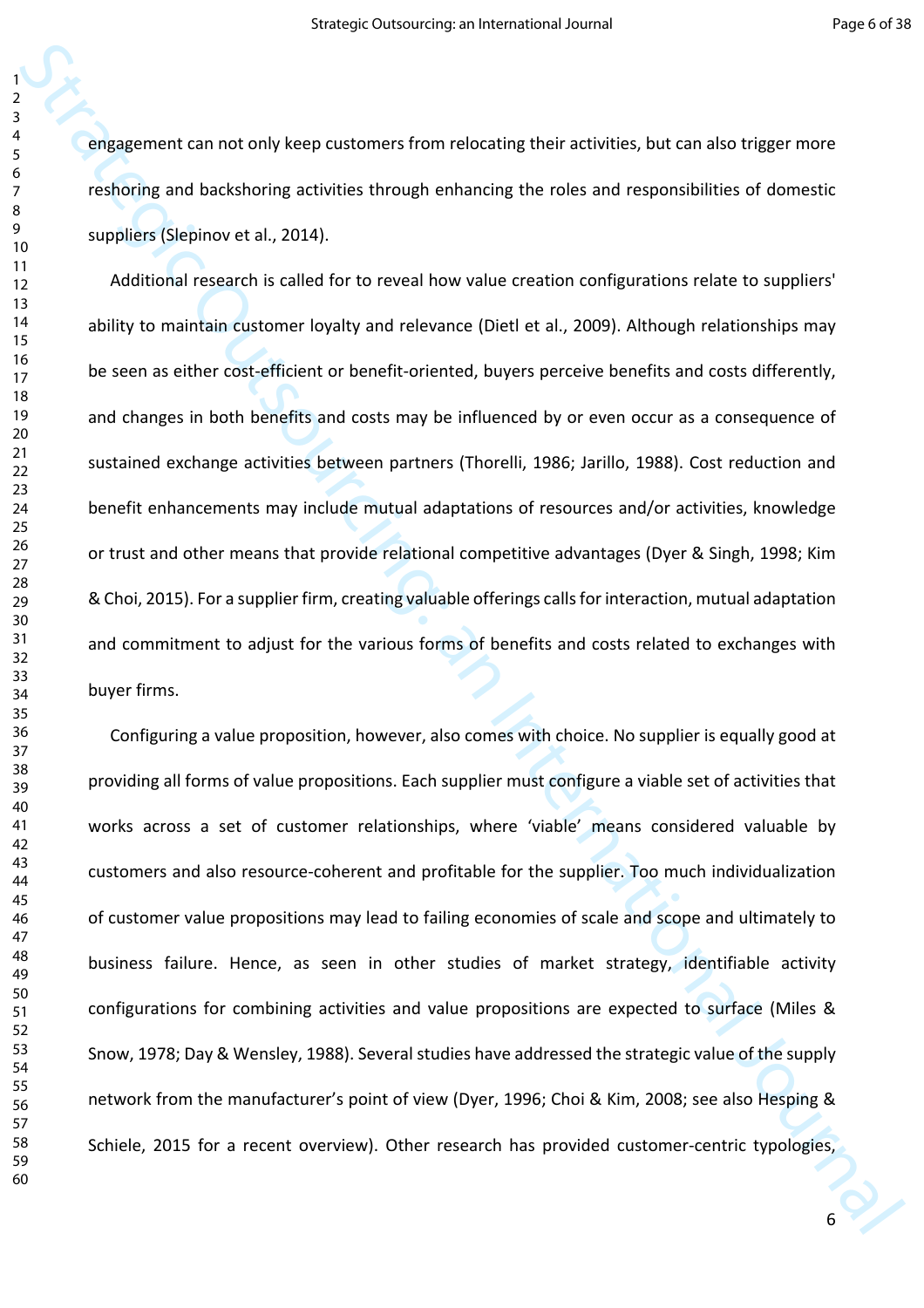grouping suppliers into various categories based on their strategic value, risk or power issues (Olsen & Ellram, 1997; Petroni & Panciroli, 2002; Cox, 2015; Torres-Ruiz & Ravindran, 2018).

strategies and various calculate based on their strategic value, risk or power issues (Olsee<br>Strain, 1997; Petroni & Peterosi, 2002; Cox, 2015; Torres kiuré. Revendinn, 2018).<br>Some contributions have bounced in computing Some contributions have focused on categorizing suppliers from the buyer's perspective or in relation to the role carried out in a value-producing network, or have taken departure from preselected theoretical perspectives (Clark & Fujimoto, 1991; Andersen & Christensen, 2005). For instance, Kaufmann et al. (2000) offer a framework for supplier categorization comprising four types of supplier strategic positions theoretically grounded along two dimensions: collaboration and technology. The first type, commodity suppliers, have little technological skill and little interest in collaborations. They propose standard products with little or no differentiation and compete in areas such as cost-cutting and low price. The second type, collaboration specialists, develop close collaborations with their customers and use standardized technologies (general assets and skills) to make parts in ways that accord with customers' specifications and delivery schedules. These firms develop enhanced collaborative techniques to fulfill their current customers' requirements and anticipate their future needs, but as their products remain under their customers' detailed (design) control, they employ few resources to innovate in product or process technology. The third type, technology specialists, provide technology-based components but without engaging in collaborative relations. The fourth type, problem-solving suppliers, provide high-tech solutions through intense collaborations with their customers, and their work flows via small production batches, leveraging their advantages of labor and process flexibility.

An explorative approach towards developing a taxonomy of supplier roles in customer product innovation activities in the food machinery industry is provided by Petroni & Panciroli (2002). They pinpoint technological complexity as a major influencer of supplier roles and identify three types: A-type suppliers, which manufacture and supply products of high complexity and interact with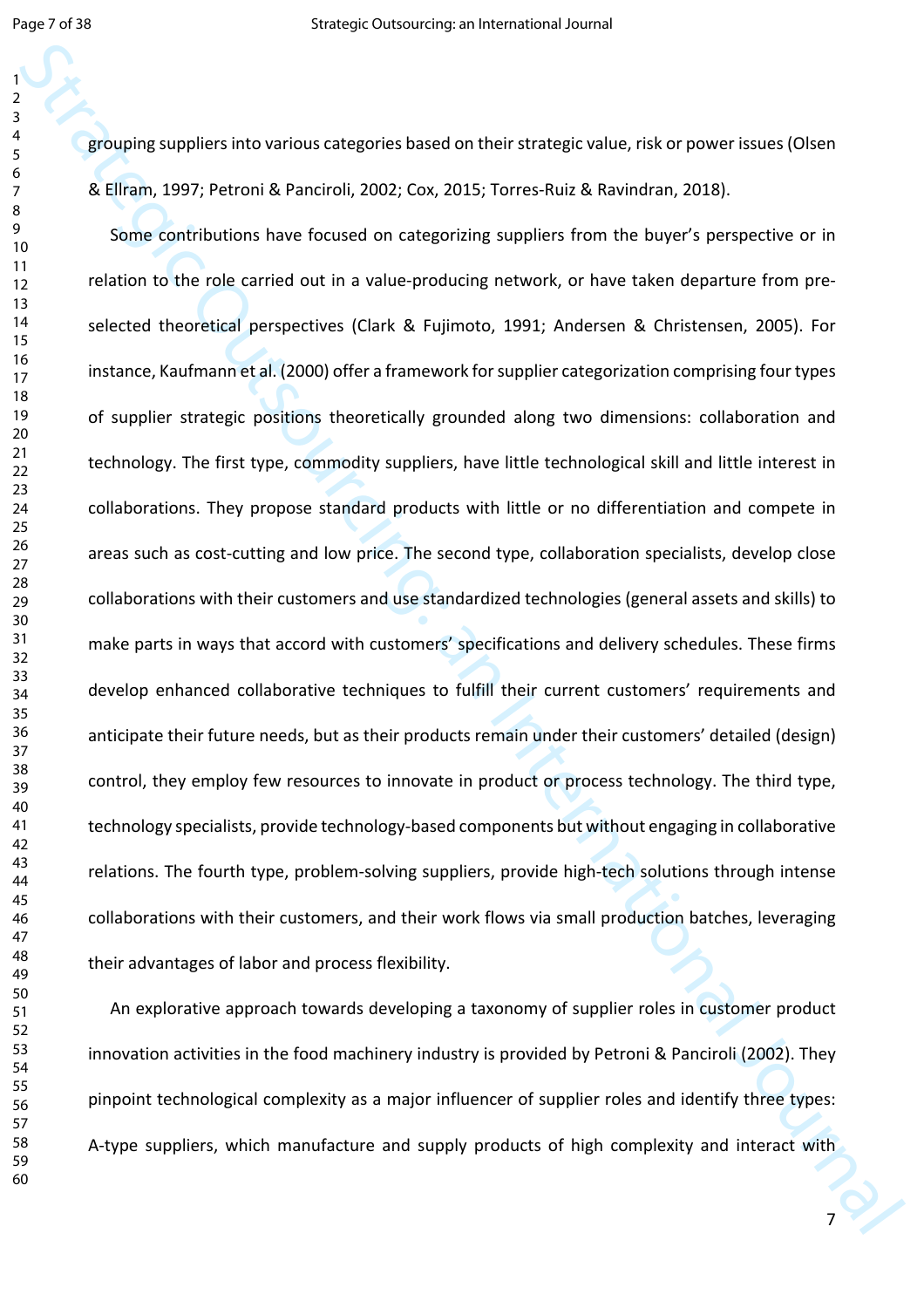Continues in the early stage of product development; d-type suppliers, which manufacture products<br>of encolum complexity, and typically adapt there to customer needs, and it type suppliers, which<br>provide dimidlentized proto customers in the early stage of product development; B-type suppliers, which manufacture products of medium complexity, and typically adapt these to customer needs; and C-type suppliers, which provide standardized parts, requiring less specialized dialogue with customers. In a related research stream, although moving from suppliers to buyer-supplier relationships, Kim & Choi (2015) present a relationship typology, which builds on but also extends the business relationship literature. According to this, business relationships differ with respect to relational posture (collaborative or adversarial) and relational intensity. Combining these dimensions reveal four types of buyersupplier relationships: transient relationships where there is little commitment or joint action; deep relationships, which are characterized by a mutual and highly integrated form of collaboration; sticky relationships, which suggest a power asymmetry in the relationship where the buyer is exploiting a supplier's dependence; and gracious relationships, where the buyer lacks control over the supplier but seeks access to a resourceful supplier.

W LOURN From the perspective of understanding the challenges faced by suppliers, the foregoing research contributions suffer from a number of issues. First, their perspective is on the supplier's output and how this contributes to various forms of value creation in the buying firm. Less focus is on the suppliers' choice of value configurations that makes this positioning possible, typically rendering suppliers a passive role in the relationship. The present work applies an empirical value creation configuration approach to explore which activities suppliers configure and which strategies suppliers in a high-cost country follow in order to create value propositions in the relationships with their most important customers.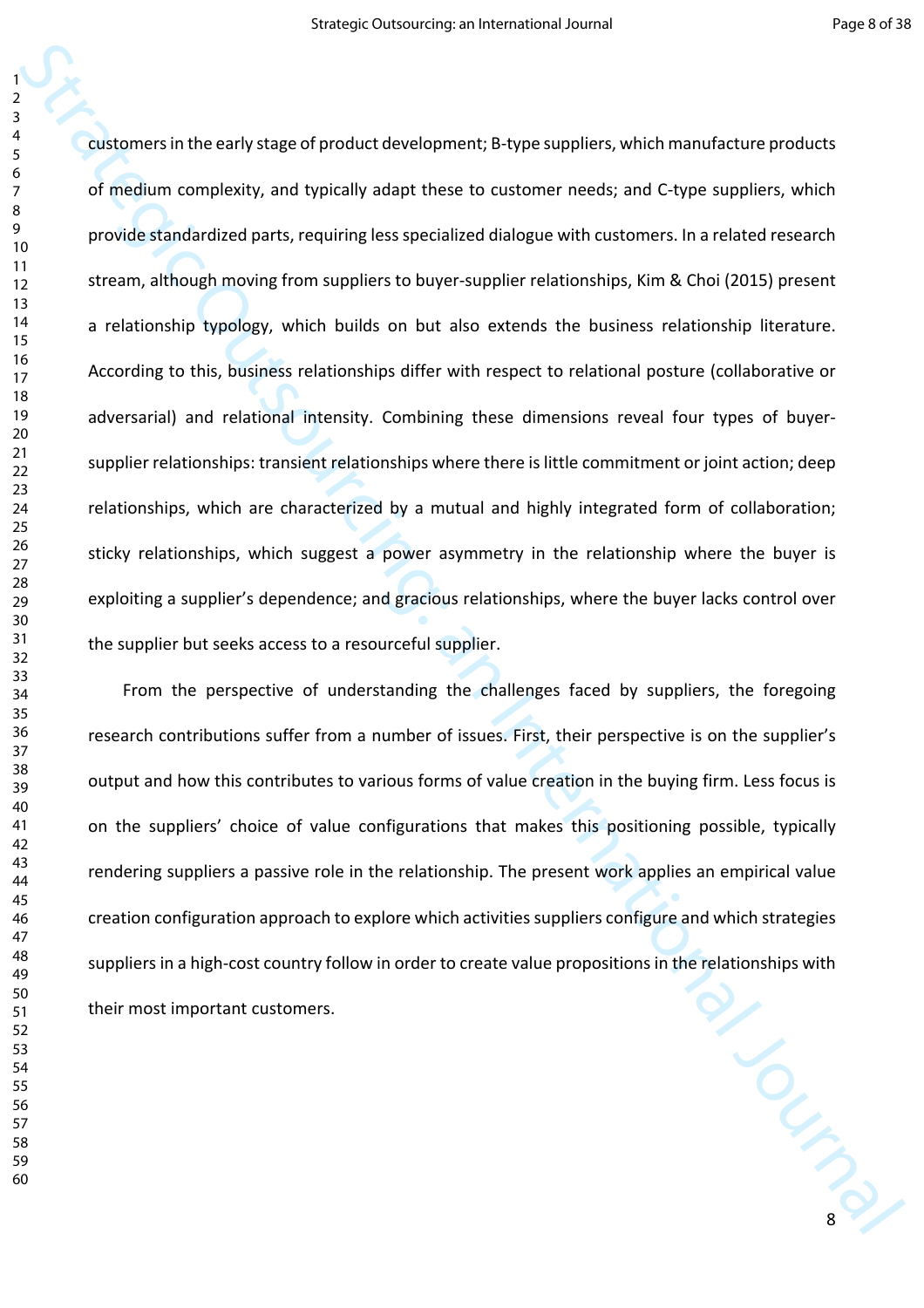#### DATA AND RESEARCH DESIGN

The analysis of value creation configurations presented in the present work draws on evidence from a survey carried out on behalf of the authors by Statistics Denmark regarding suppliers' relations to their most important customers. The survey was carried out in 2014 among 980 firms from a total population of 4196 firms in Denmark, corresponding to a response rate of 23.4 percent. The survey data are supplemented with register data from Statistics Denmark on firm size, industry affiliation and economic performance. The register data are based on several official sources, such as firms' financial reports and VAT payments.

Strategic outsourcing:<br>
Strategic outsources on the property of the subset of the subset of the subset of the subset of the subset of the subset of the subset of the subset of the subset of the subset of the subset of the The survey covered firms with at least 10 employees in manufacturing industries, as well as a few selected business services industries that serve as suppliers to manufacturing. Table 1 provides an overview of the included industries. Non-response analysis revealed some response rate variation among individual industries, but the response rates for manufacturing and business services were almost identical at 23.3 and 23.5 percent respectively. Furthermore, there were no systematic differences in response rates between firms in high- and low-tech industries. The response rate decreased with increasing firm size, varying between 21 percent for firms with fewer than 250 employees, and 24 percent for firms with fewer than 50 employees. The response rate for firms with at least 250 employees was 16 percent, considerably lower than those of the other firm sizes. However, there are relatively few firms in this category in Denmark. In the descriptive statistics, all firms with 100 employees or more were joined in one category. In conclusion, with the exception of an underrepresentation of what is considered very large firms in Denmark, there are no signs of a considerable systematic non-response bias in the data.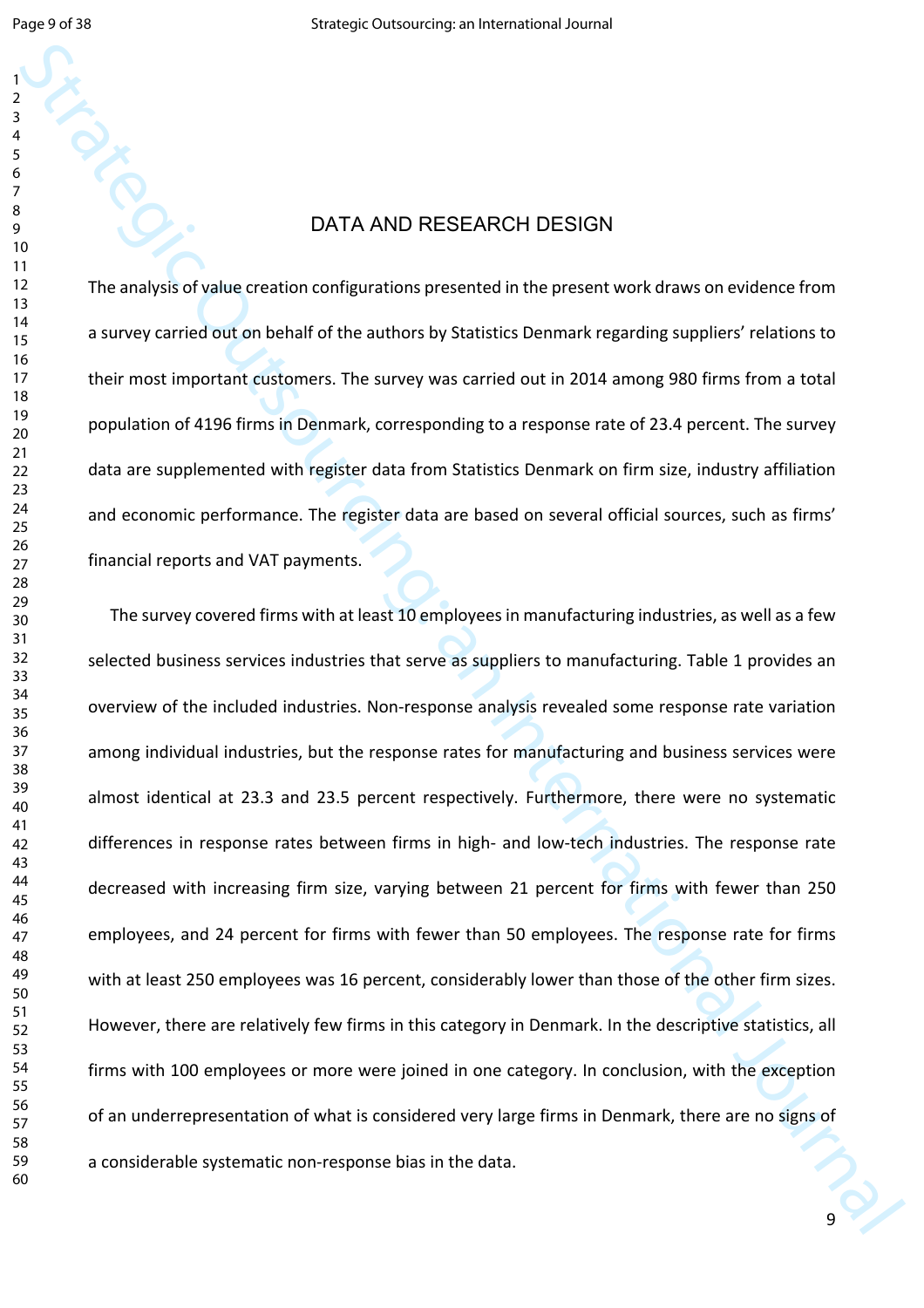|  |  | Table 1: Industry and size distribution of firms included in the cluster analysis |  |  |  |
|--|--|-----------------------------------------------------------------------------------|--|--|--|
|  |  |                                                                                   |  |  |  |

| Industry affiliation*                                   | <b>Number of firms</b> |
|---------------------------------------------------------|------------------------|
| Low-tech manufacturing (NACE codes 10-14, 16-18, 31-33) | 148                    |
| Medium-low-tech manufacturing (NACE codes 22-25)        | 180                    |
| Medium-high-tech manufacturing (NACE codes 20, 27-30)   | 129                    |
| High-tech manufacturing (NACE codes 21, 26)             | 32                     |
| Service industries (NACE codes 61, 71-72, 74.1)         | 168                    |
| <b>Industry code missing</b>                            | 6                      |
|                                                         |                        |
| <b>Size</b>                                             |                        |
| <20 full-time equivalent (FTE) employees                | 234                    |
| 20-50 FTE employees                                     | 264                    |
| 50-100 FTE employees                                    | 93                     |
| >100 FTE employees                                      | 72                     |
|                                                         |                        |
| Total                                                   | 663                    |

\* NACE codes 15 and 19 were not represented because the corresponding firms accounted for only five firms in the population; each of these either did not answer the questionnaire or were excluded from the analysis because of item non-responses.

In the survey, CEOs or CTOs from the respondent supplier firms were asked to identify and rank their up till four most important customers. The questionnaire should only be answered for more than one customer if each additional customer firm represented a minimum 10 percent of the respondent firm's turnover.

Table 1: industry and size distribution of firms included in the cluster analysis<br>
incomergenceural musculations (MAE codes 19-14, 18-18, 18-18, 18-18, 19-18)<br>
Medium-high-set manufacturing (MAE codes 12-14, 18-18, 18-18, To identify different types of customer value creation configurations followed by suppliers, a clustering of firms according to their value creation activities was carried out. Inspired by the supplier relationship categorization dimensions suggested by Kim & Choi (2015) and Petroni & Panciroli (2002), we have derived a set of activities and related these to integration, trust and commitment as three dimensions of buyer-supplier closeness (See Kim and Choi, 2015 for a similar approach). The three dimensions were operationalised into 24 statements regarding supplier firms' relations with their most important customers. These statements were derived from supplier relationship management literature including metrics for portfolio models, supplier collaboration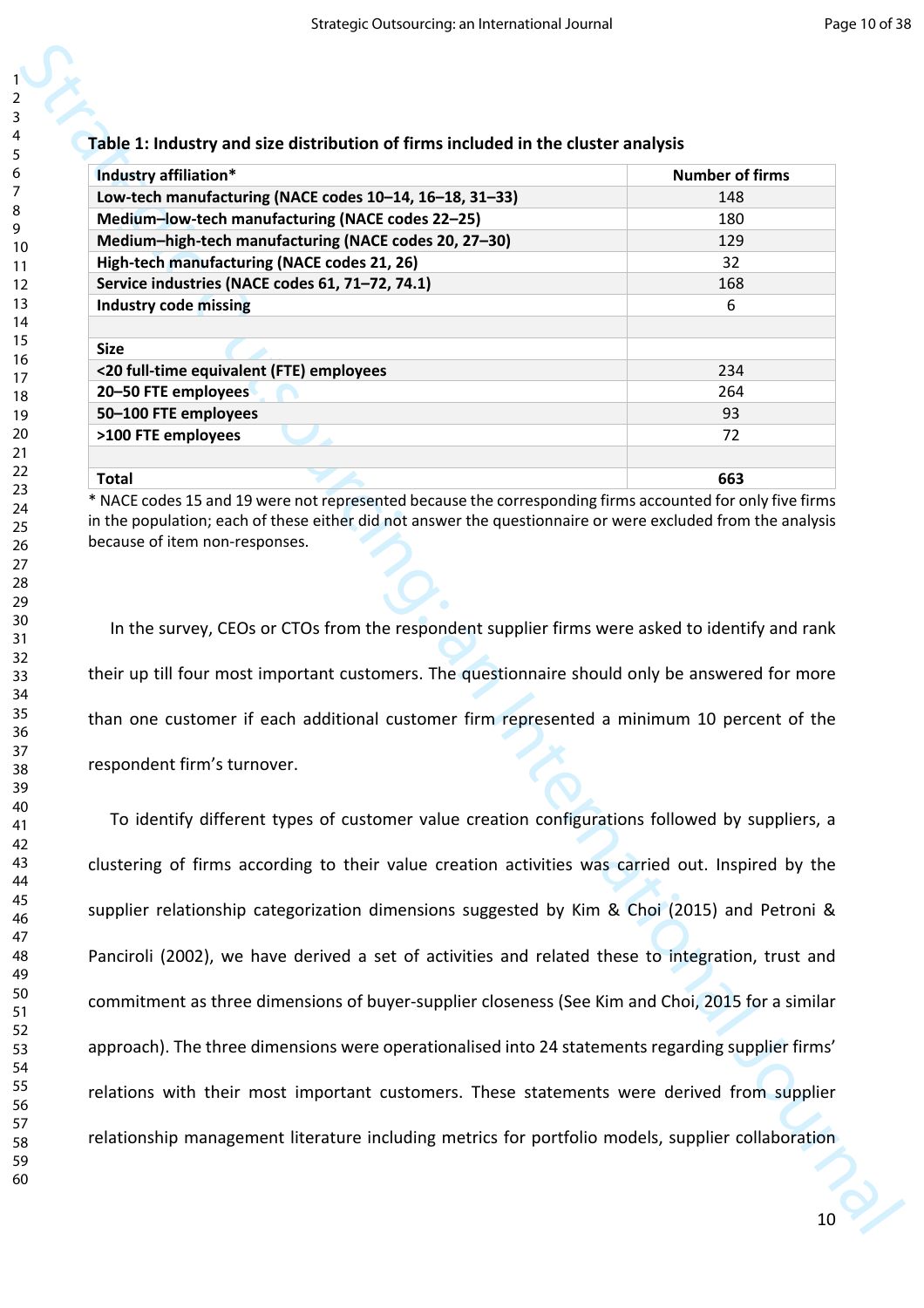Strategic or and supplier integration metrics. Statements were based on previous similar surveys<br>
conducted in international anuncs and in Knase (1996); tarming (1999), Frabilità and<br>
11 Westbrook (2001), Cao and Zhang (20 metrics and supplier integration metrics. Statements were based on previous similar surveys conducted in Denmark (see Andersen and Christensen, 1998; Freytag et al., 2000). This was supplemented by international sources such as Krause (1999); Lamming (1993), Frohlich and Westbrook (2001), Cao and Zhang (2010; 2011), Caridi et al. (2012), Kotabe et al. (2003), Lau et al. (2010), Ramanathan and Gunasekaran (2012), Von Corswant et al. (2003) and Wong et al. (2011)

(See Table 2)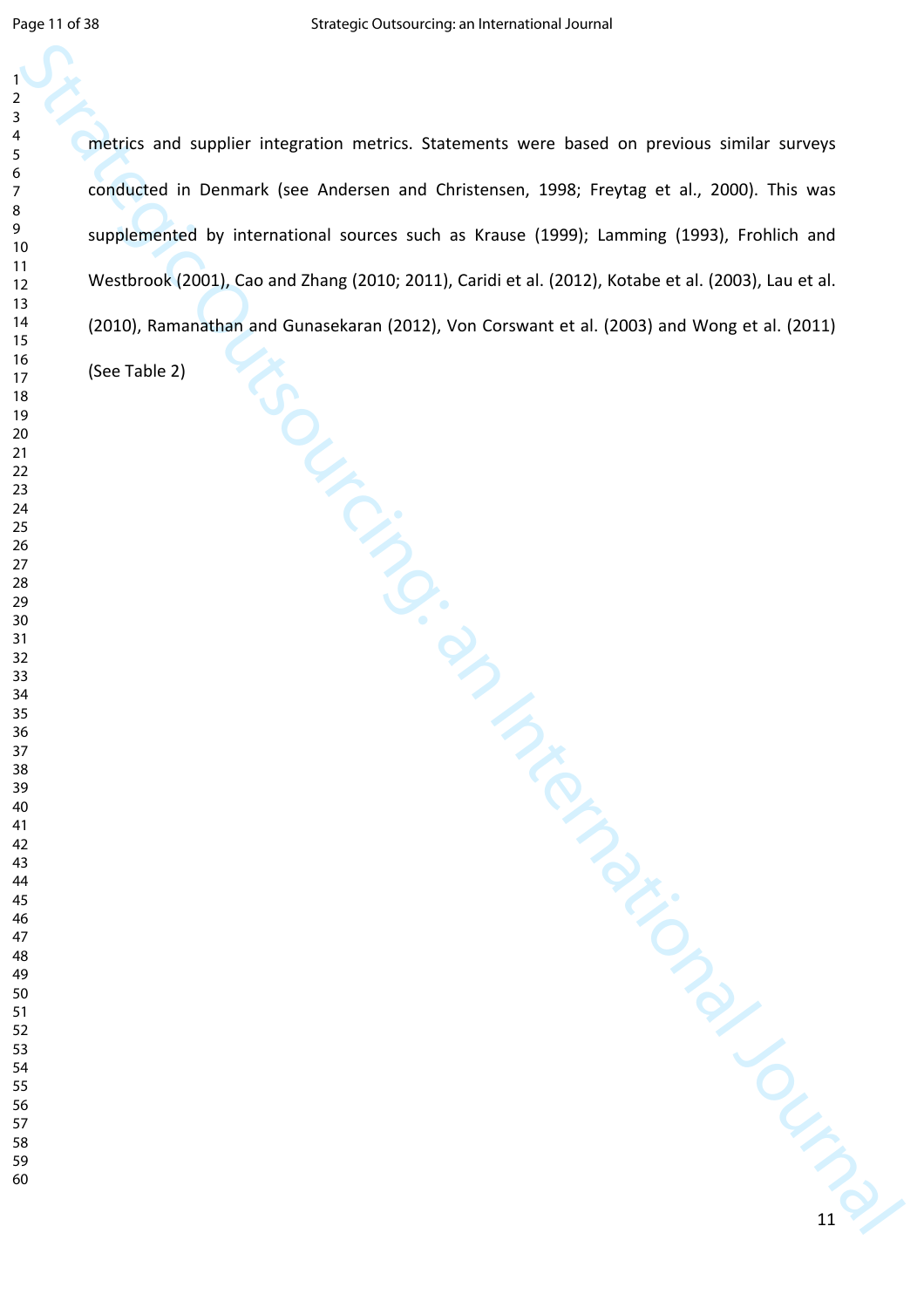# **Table 2: value configuration activities and relationship to previous operationalizations of integration, trust and commitment in buyer-supplier relationships**

| <b>Dimension</b> | Definition                                                                          | Measured by/construct operationalization                                                 |
|------------------|-------------------------------------------------------------------------------------|------------------------------------------------------------------------------------------|
| Integration      | Extensive supplier networks (Clark &                                                | Collaborates on the development of new                                                   |
|                  | Fujimoto, 1991)                                                                     | products/services                                                                        |
|                  |                                                                                     | Provides advise on customer's technologies or                                            |
|                  |                                                                                     | materials<br>Integrates technology from other suppliers to the                           |
|                  |                                                                                     | customer.                                                                                |
|                  | Linking pins in integrated problem                                                  | Exchanges/posts employees                                                                |
|                  | solving (Clark & Fujimoto, 1991)                                                    | Establishes cross-organizational teams                                                   |
|                  | commitment to joint training and                                                    | Carries out joint training/education                                                     |
|                  | development (Krause 1999; Petroni &<br>Panciroli, 2002)                             |                                                                                          |
|                  |                                                                                     |                                                                                          |
|                  | Task based interdependencies leading to                                             | Supplies products /services according to the                                             |
|                  | indirect/direct and aligned/unaligned                                               | customer's specifications                                                                |
|                  | relationships (Lamming 1993);                                                       | Supplies products/services produced according to                                         |
|                  | proprietary supply, black box, controlled<br>part (Clark & Fujimoto 1991), grey box | technical specifications<br>Specifies products/services for the customer                 |
|                  | supply (Lamming, 1993)                                                              | Adapts standard products/services to the                                                 |
|                  |                                                                                     | requirements of the customer                                                             |
|                  |                                                                                     | Supplies standard products/services to the customer                                      |
|                  | Synchronized capacity (Petroni &<br>Panciroli, 2002)                                | Cooperates on the optimization of processes<br>Functions as an extra production capacity |
|                  |                                                                                     | Supplies products/services that are sold under the                                       |
|                  |                                                                                     | trademark of the customer                                                                |
| Trust            | Perceived shared understanding of the                                               | Makes adaptations to materials/intermediate goods                                        |
|                  | relationship (Kim & Choi, 2015).                                                    | supplied by the customer.<br>Uses open calculations.                                     |
|                  |                                                                                     | Agrees on prices and conditions of delivery per order                                    |
|                  |                                                                                     | Engages in joint purchasing.                                                             |
|                  |                                                                                     | Guarantees certification or other types of                                               |
|                  |                                                                                     | documentation or approval.                                                               |
| Commit-          | Relational stability over time and                                                  | Shares achieved cost reductions<br>Enters into long-term contracts.                      |
| ment             | the extend of relationship specific                                                 | Invests in customer specific technology, machinery or                                    |
|                  | investments and commitments (Petroni<br>& Panciroli, 2002)                          | equipment.                                                                               |
|                  | Joint activities beyond the regular                                                 | Takes on product responsibility for components or                                        |
|                  | exchange (Kim & Choi, 2015). Intention                                              | systems that are integrated in the products/services of                                  |
|                  | to maintain the relation even at the cost<br>of short-term sacrifices (Kim & Choi,  | the customer.<br>Engages in joint cooperation with approved technical                    |
|                  | 2015)                                                                               | service institutions or universities                                                     |
|                  |                                                                                     |                                                                                          |

60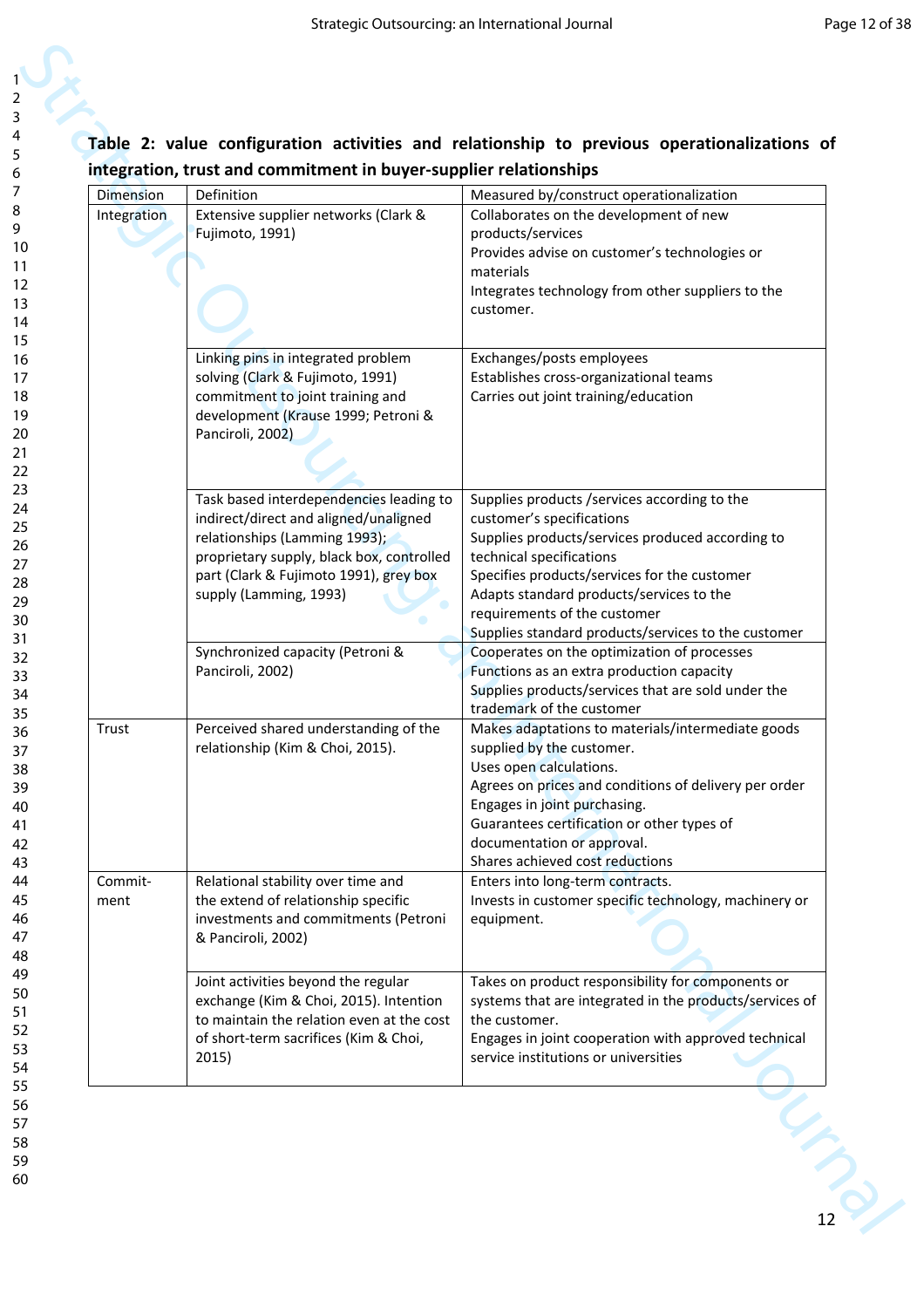A workshop was held with peers representing three different research environments in Denmark to qualify the survey instrument. Before the survey was sent out, it was tested for appropriateness with targeted respondents. This test also ensured that respondents correctly understood the questions.

Strategies their with peers representing three different research environments in Denmark<br>
10 qualify the survey instrument. This test also resumed that respondents enterely understood for<br>
2008 with disperse representatio In the survey, suppliers were asked to indicate the degree to which they engaged with their most important customers in each of the 24 activities expressed in the statements. The engagement was measured on a 4-point scale, ranging from "to a large extent" to "not at all" (see Table 3). Respondents could also reply "do not know," but such answers were treated as non-responses in the cluster analysis. Although Likert (1932) proposes a 5-point scale, a 4-point scale was chosen in the current survey to avoid a possible "clustering" of answers around a neutral middle category. This is in accordance with Lozano et al. (2008), who find that the optimum number of response categories from a reliability validity point of view is between four and seven. The supplier firms' responses to the 24 statements were used as input into the cluster analysis which grouped firms according to their value creation activities.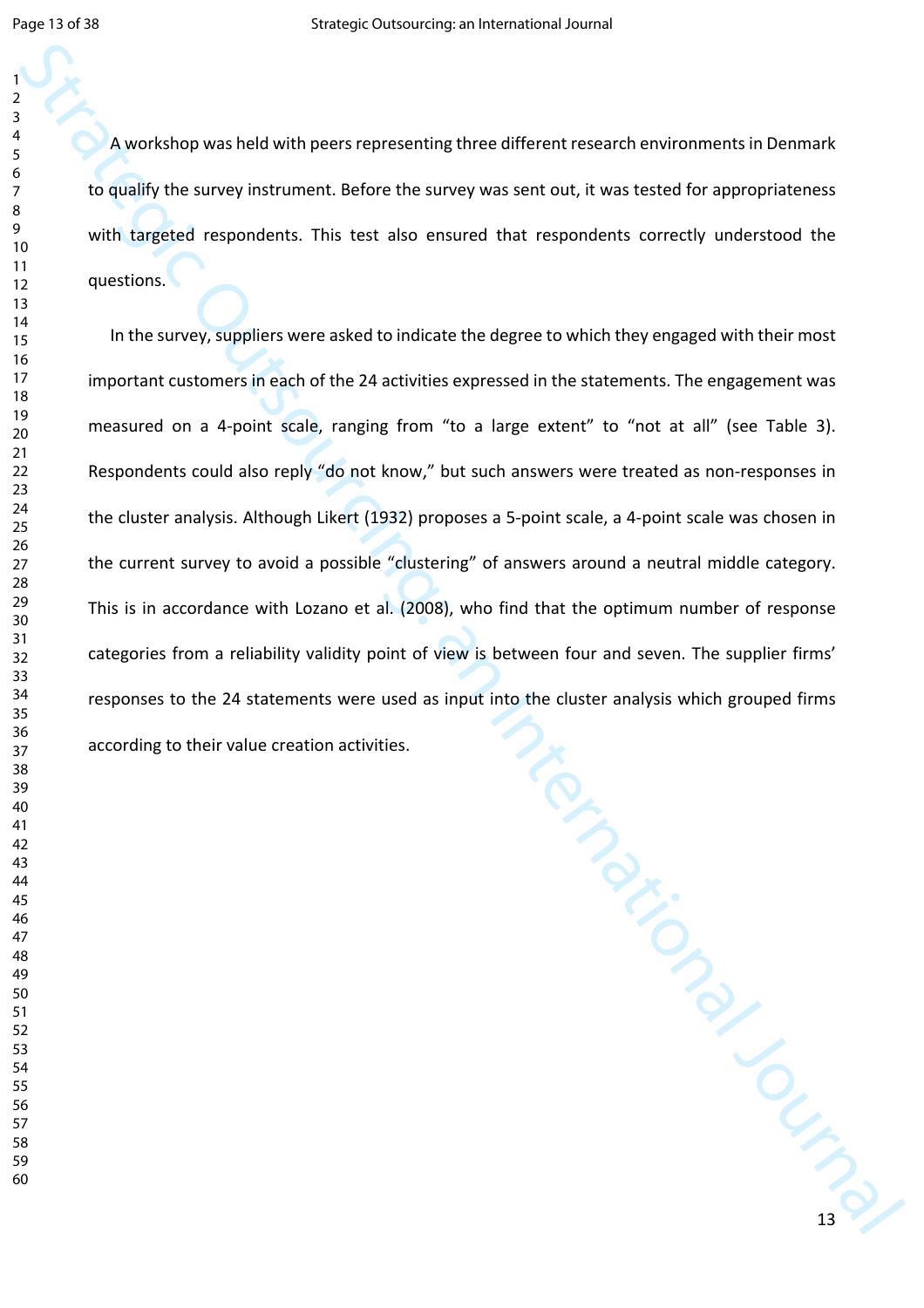# **Table 3: Distribution of firms' answers to the question "To which degree do the following options**

#### **apply to your most important customers?"**

| Table 3: Distribution of firms' answers to the question "To which degree do the following options                 |                  |                   |                      |                |               |            |
|-------------------------------------------------------------------------------------------------------------------|------------------|-------------------|----------------------|----------------|---------------|------------|
| apply to your most important customers?"                                                                          |                  |                   |                      |                |               |            |
|                                                                                                                   |                  |                   |                      |                |               |            |
|                                                                                                                   |                  |                   |                      |                |               |            |
| Please give an overall assessment of each statement for the customer(s) you have identified as the                |                  |                   |                      |                |               |            |
| most important in the previous questions                                                                          |                  |                   |                      |                |               |            |
|                                                                                                                   |                  |                   |                      |                |               |            |
|                                                                                                                   |                  |                   |                      |                |               |            |
|                                                                                                                   | To<br>a<br>large | To some<br>degree | To a small<br>degree | Not at<br>all  | Don't<br>know | N          |
|                                                                                                                   | degree           |                   |                      |                |               |            |
| 1. Collaborates on the development of new                                                                         | 49.0%            | 32.5%             | 12.3%                | 5.1%           | 1.2%          | 950        |
| products/services                                                                                                 |                  |                   |                      |                |               |            |
| 2. Exchanges/posts employees                                                                                      | 4.2%             | 9.7%              | 15.6%                | 68.4%          | 2.2%          | 910        |
| 3. Establishes cross-organizational teams                                                                         | 7.7%             | 19.0%             | 26.2%                | 44.9%          | 2.2%          | 905        |
| 4. Carries out joint training/education                                                                           | 2.3%             | 7.2%              | 20.7%                | 68.0%          | 1.7%          | 898        |
| 5. Cooperates on the optimization of processes                                                                    | 13.7%            | 30.7%             | 26.1%                | 27.0%          | 2.4%          | 918        |
| 6. Supplies products/services produced according<br>to technical specifications                                   | 54.1%            | 23.8%             | 10.7%                | 10.0%          | 1.5%          | 930        |
| 7. Guarantees certification or other types of                                                                     | 39.0%            | 26.2%             | 16.8%                | 15.6%          | 2.4%          | 921        |
| documentation or approval                                                                                         |                  |                   |                      |                |               |            |
| 8. Functions as an extra production capacity                                                                      | 9.9%             | 15.9%             | 18.4%                | 51.3%          | 4.4%          | 906        |
| 9. Makes adaptions to materials/intermediate                                                                      | 7.6%             | 11.7%             | 17.4%                | 59.9%          | 3.3%          | 906        |
| goods supplied by the customer                                                                                    |                  |                   |                      |                |               |            |
| 10. Supplies products/services that are sold under<br>the trademark of the customer                               | 25.0%            | 15.7%             | 9.1%                 | 45.8%          | 4.5%          | 913        |
| 11. Uses open calculations                                                                                        | 6.7%             | 17.8%             | 26.0%                | 42.6%          | 7.0%          | 911        |
| 12. Engages in joint cooperation with approved                                                                    | 1.9%             | 3.9%              | 13.0%                | 74.1%          | 7.1%          | 905        |
| technical service institutions or universities                                                                    |                  |                   |                      |                |               |            |
| 13. Agrees on prices and conditions of delivery per                                                               | 32.5%            | 23.8%             | 19.3%                | 22.0%          | 2.4%          | 917        |
| order                                                                                                             |                  |                   |                      |                |               |            |
| 14. Shares achieved cost reductions<br>15. Enters into long-term contracts                                        | 2.8%<br>28.9%    | 18.2%<br>35.6%    | 23.5%<br>21.0%       | 50.1%<br>12.9% | 5.4%<br>1.6%  | 906<br>924 |
| 16. Integrates technology from other suppliers to                                                                 | 11.6%            | 25.0%             | 26.3%                | 33.3%          | 3.8%          | 915        |
| the customer                                                                                                      |                  |                   |                      |                |               |            |
| 17. Provides advice on customers' technologies or                                                                 | 26.5%            | 32.8%             | 23.9%                | 14.6%          | 2.1%          | 936        |
| materials                                                                                                         |                  |                   |                      |                |               |            |
| 18. Engages in joint purchasing                                                                                   | 2.0%             | 5.5%              | 17.2%                | 72.5%          | 2.9%          | 908        |
| 19. Invests in customer-specific technology,<br>machinery or equipment                                            | 7.5%             | 20.8%             | 30.1%                | 38.9%          | 2.7%          | 918        |
| 20. Supplies products/services according to the                                                                   | 59.3%            | 25.2%             | 9.9%                 | 4.6%           | 1.0%          | 937        |
| customers' specifications                                                                                         |                  |                   |                      |                |               |            |
| 21. Specifies products/services for the customer                                                                  | 35.6%            | 30.6%             | 20.7%                | 10.5%          | 2.6%          | 924        |
| 22. Adapts standard products/services to the                                                                      | 34.9%            | 31.5%             | 17.8%                | 14.7%          | 1.2%          | 924        |
| requirements of the customer                                                                                      |                  |                   |                      |                |               |            |
| 23. Supplies standard products/services to the                                                                    | 28.7%            | 30.2%             | 21.7%                | 18.1%          | 1.4%          | 924        |
| customer                                                                                                          |                  |                   |                      |                |               |            |
| product<br>responsibility<br>24.<br><b>Takes</b><br>for<br>on<br>components or systems that are integrated in the | 31.7%            | 24.2%             | 15.9%                | 23.7%          | 4.6%          | 921        |
|                                                                                                                   |                  |                   |                      |                |               |            |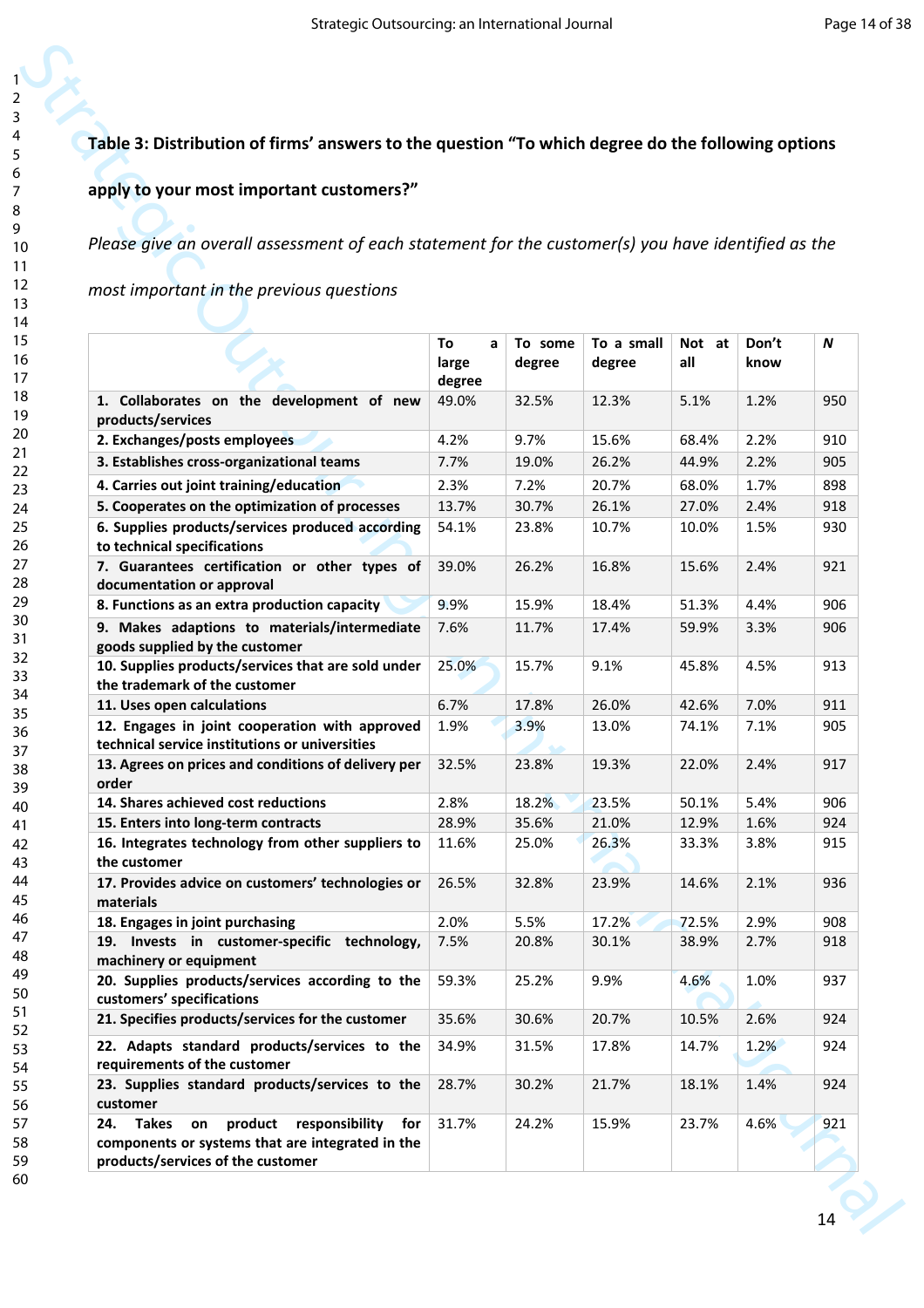Due to item non-responses, the analysis was carried out on responses from 663 supplier firms. Relative to the total population, the item non-responses led to a slight underrepresentation of firms in services and a considerable underrepresentation of firms with fewer than 20 employees. Firms with 20–49 employees or 50–99 employees were overrepresented. Large firms were slightly underrepresented.

State to item non-responses, the analysis was carried out on responses from 663 supplier firms.<br>
Solutive to the total proposition, the herm non response led to a signt underrepresentation of firms<br>
in sections and a remod Because several of the 24 variables generated from the statements listed in Table 3 were highly correlated, the analysis was carried out in two steps. First, a principal component analysis was carried out based on the polychoric correlation between the 24 variables. Polychoric correlation is preferred over e.g. Pearson correlation when working with ordinal data (Holgado-Tello et al., 2010). Based on a proportion criterion, five factors were retained. The factor loadings of the variables are available upon request. Second, factor scores from the principal component analysis were used as inputs in a hierarchical clustering analysis, which was carried out using Ward's method applying Euclidian distance as the similarity measure. This method aims at minimizing within-cluster variation (Govaert, 2009). Hierarchical clustering is an agglomerative approach in which each firm forms a cluster in the initial step and in subsequent steps the closest clusters are merged. The process ends when all firms are grouped together in one cluster. Determination of the appropriate number of clusters relies to a large extent upon the judgment of the researcher, since there are no exact tests that determine *the* best solution (Ketchen and Shook, 1996). In the present analysis, the incremental changes in agglomeration coefficients (which express the heterogeneity within clusters) between the numbers of clusters were applied in the process of determining the appropriate number of clusters. The larger the increase in agglomeration coefficient, the more dissimilar clusters have been merged (Ketchen and Shook, 1996).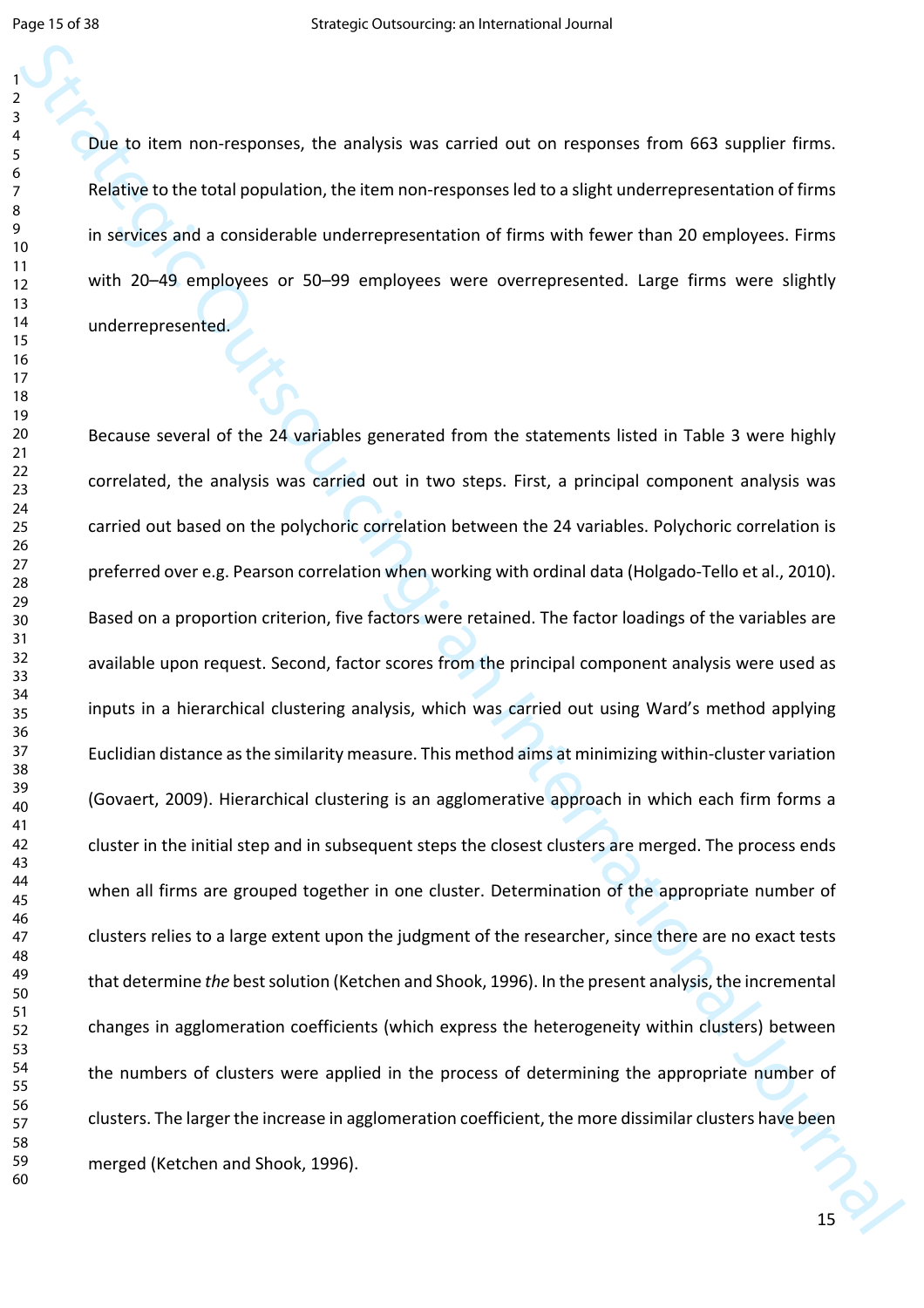| 1                            |  |
|------------------------------|--|
| ,                            |  |
| 3                            |  |
| 4                            |  |
| 5                            |  |
|                              |  |
| 6                            |  |
|                              |  |
| 8                            |  |
| 9                            |  |
| 10                           |  |
| 1<br>$\mathbf{1}$            |  |
| 1<br>2                       |  |
|                              |  |
| 3<br>1                       |  |
| 1<br>4                       |  |
| 15                           |  |
| 16                           |  |
| 1                            |  |
| 18                           |  |
| 19                           |  |
|                              |  |
| 20                           |  |
| $\overline{21}$              |  |
| $\overline{2}$<br>,          |  |
| $\overline{2}$<br>ξ          |  |
| $\frac{2}{3}$                |  |
| 25                           |  |
| 26                           |  |
| $\overline{2}$               |  |
|                              |  |
| 28                           |  |
| 29                           |  |
| 30                           |  |
| $\overline{\textbf{3}}$      |  |
| $\overline{\mathbf{3}}$<br>, |  |
| $\overline{\mathbf{3}}$<br>ξ |  |
| 34                           |  |
| 35                           |  |
|                              |  |
| 36                           |  |
| 37                           |  |
| 88                           |  |
| 39                           |  |
| 40                           |  |
| 41                           |  |
| 42                           |  |
| 43                           |  |
|                              |  |
| 44                           |  |
| 45                           |  |
| 46                           |  |
| 47                           |  |
| 48                           |  |
| 49                           |  |
| 50                           |  |
|                              |  |
| 51                           |  |
| 52                           |  |
| 53                           |  |
| 54                           |  |
| 55                           |  |
| 56                           |  |
| 57                           |  |
|                              |  |
| 58                           |  |

| <b>Number</b><br>of<br><b>clusters</b> | Agglomeration<br>coefficient | <b>Difference</b><br>in<br>coefficients | Percentage change in coefficients<br>between levels |
|----------------------------------------|------------------------------|-----------------------------------------|-----------------------------------------------------|
| 10                                     | 1021.836                     | 42.573                                  | 4.00%                                               |
| 9                                      | 1064.409                     | 53.858                                  | 4.82%                                               |
| 8                                      | 1118.267                     | 70.293                                  | 5.91%                                               |
|                                        | 1188.56                      | 71.677                                  | 5.69%                                               |
| 6                                      | 1260.237                     | 98.083                                  | 7.22%                                               |
| 5.                                     | 1358.32                      | 127.772                                 | 8.60%                                               |
| 4                                      | 1486.092                     | 181.506                                 | 10.88%                                              |
| 3                                      | 1667.598                     | 236.195                                 | 12.41%                                              |
|                                        | 1903.793                     | 243.479                                 | 11.34%                                              |
|                                        | 2147.272                     |                                         |                                                     |
|                                        |                              |                                         |                                                     |

Table 4: Agglomeration coefficients used for determining the appropriate number of clusters<br>
Number of Audinnessines<br>
Difference in Percenture damage hards coefficients<br>  $\frac{10}{10}$ <br>  $\frac{100 \times 500}{100000000000000000000000$ Since there is no fixed rule regarding the how large a change in agglomeration coefficient should be in order to be considered too large, solutions around the threshold of a 10 percent change, i.e. 2-, 3- and 4-cluster solutions, were tested. The 2-cluster solution produced a very uneven distribution in which 82 percent of the firms ended up in one cluster. In the 3-cluster solution, this cluster was split into two clusters accounting for 46 and 36 percent of all firms, and in the 4-cluster solution the latter of these was further split into two clusters accounting for 22 and 14 percent of all firms (see Table 5). Based on these analyses, and considering pragmatic factors to ensure that (1) the number of clusters is manageable; (2) the individual clusters do not become too small; and (3) the results are interpretable and meaningful (Mooi and Sarstedt, 2011), the 3-cluster solution was chosen. Details on the 4-cluster solution are available upon request.

**Table 5: Comparison of the chosen 3-cluster solution with the alternative 4- and 2-cluster solutions** (cells show the number of firms in each cluster)

|                  | 3-cluster solution | 4-cluster solution | 2-cluster solution |
|------------------|--------------------|--------------------|--------------------|
| <b>Cluster 1</b> | 303                | 303                | 540                |
| <b>Cluster 2</b> | 237                | 146                |                    |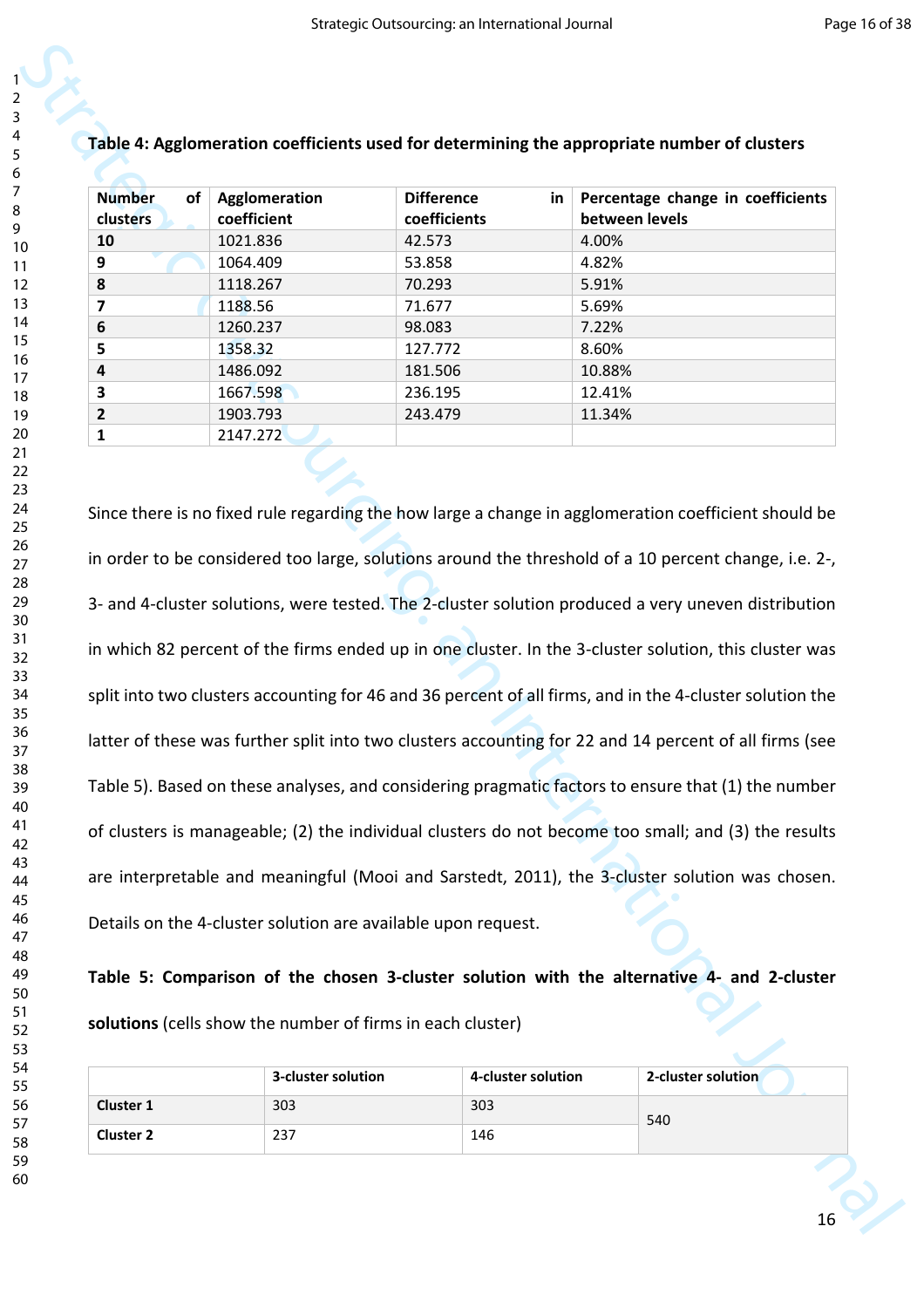| 1                                         |
|-------------------------------------------|
| ,                                         |
|                                           |
| ξ                                         |
| 4                                         |
|                                           |
| 5                                         |
| 6                                         |
|                                           |
|                                           |
| 8                                         |
| J<br>ĺ                                    |
| 10                                        |
|                                           |
| $\mathbf{1}$<br>1                         |
| $\mathbf{1}$<br>2                         |
| $\mathbf{1}$<br>3                         |
|                                           |
| $\mathbf{1}$<br>4                         |
| 15                                        |
|                                           |
| 16                                        |
| 1                                         |
| 18                                        |
|                                           |
| 19                                        |
| 20                                        |
| $\overline{21}$                           |
|                                           |
| $\overline{2}$<br>2                       |
| $\overline{2}$<br>$\overline{\mathbf{3}}$ |
| $\frac{24}{3}$                            |
|                                           |
| 25                                        |
| $\frac{26}{5}$                            |
|                                           |
| 27                                        |
| 28                                        |
| 29                                        |
|                                           |
| 80                                        |
| $\overline{\mathbf{3}}$                   |
| $\overline{\mathbf{S}}$<br>2              |
|                                           |
| $\overline{\mathbf{S}}$<br>ξ              |
| 3.<br>4                                   |
| $35^{\circ}$                              |
|                                           |
| 36                                        |
| 37                                        |
|                                           |
| 88                                        |
| 39                                        |
| 40                                        |
|                                           |
| 41                                        |
| 42                                        |
| 43                                        |
|                                           |
| 44                                        |
| 45                                        |
| 46                                        |
|                                           |
| 47                                        |
| 48                                        |
|                                           |
| 49                                        |
| 50                                        |
| 51                                        |
|                                           |
| 52                                        |
| 53                                        |
| 54                                        |
|                                           |
| 55                                        |
| 56                                        |
| 57                                        |
|                                           |
| 58                                        |

|                  |                   | 91                    |           |
|------------------|-------------------|-----------------------|-----------|
| <b>Cluster 3</b> | $\sim$<br>n<br>ᅭᄼ | $\overline{1}$<br>دعد | 122<br>ᅶᄼ |

A cluster analysis applying a non-hierarchical clustering method (*k*-means clustering) with three clusters was also performed in order to test the stability of the chosen solution; 65.2 percent of the firms were assigned to the same clusters by the *k*-means and Ward methods. That is to say, one third of the firms changed cluster affiliation when the *k*-means method was applied. It is not unexpected that changes would occur when different clustering methods are applied to the same data, even when the solution is adequate (Mooi and Sarstedt, 2011). However, the relatively large proportion of firms that changed cluster affiliation depending on the method used indicates that the boundaries between the clusters are blurred.

Strategie and the content of outsources of the strategic Outsources of the strategic Outsource of the strategic Outsource of the strategic Outsource of the strategic Outsource of the strategic Outsource of the strategic O To provide contextual detail on how strategic logic unfolds in the different clusters, a company representing each cluster was interviewed as an illustrative case. Because the anonymity of respondent firms was guaranteed by Statistics Denmark, a pool of potential case firms was identified with the aid of business consultants and other specialists. The CEOs were presented with the survey's 24 statements and were asked to indicate the degree to which they engaged with their key customers. The three case firms were selected based on the fit of their answers with the profiles of each of the identified clusters. The CEOs of the case firms were interviewed using an interview protocol. The interviews were supplemented with other types of company-specific material. Each interview was transcribed into a short case and presented to the case firm's CEO to enhance interrater reliability and validity. The three case studies are presented below pseudonymously.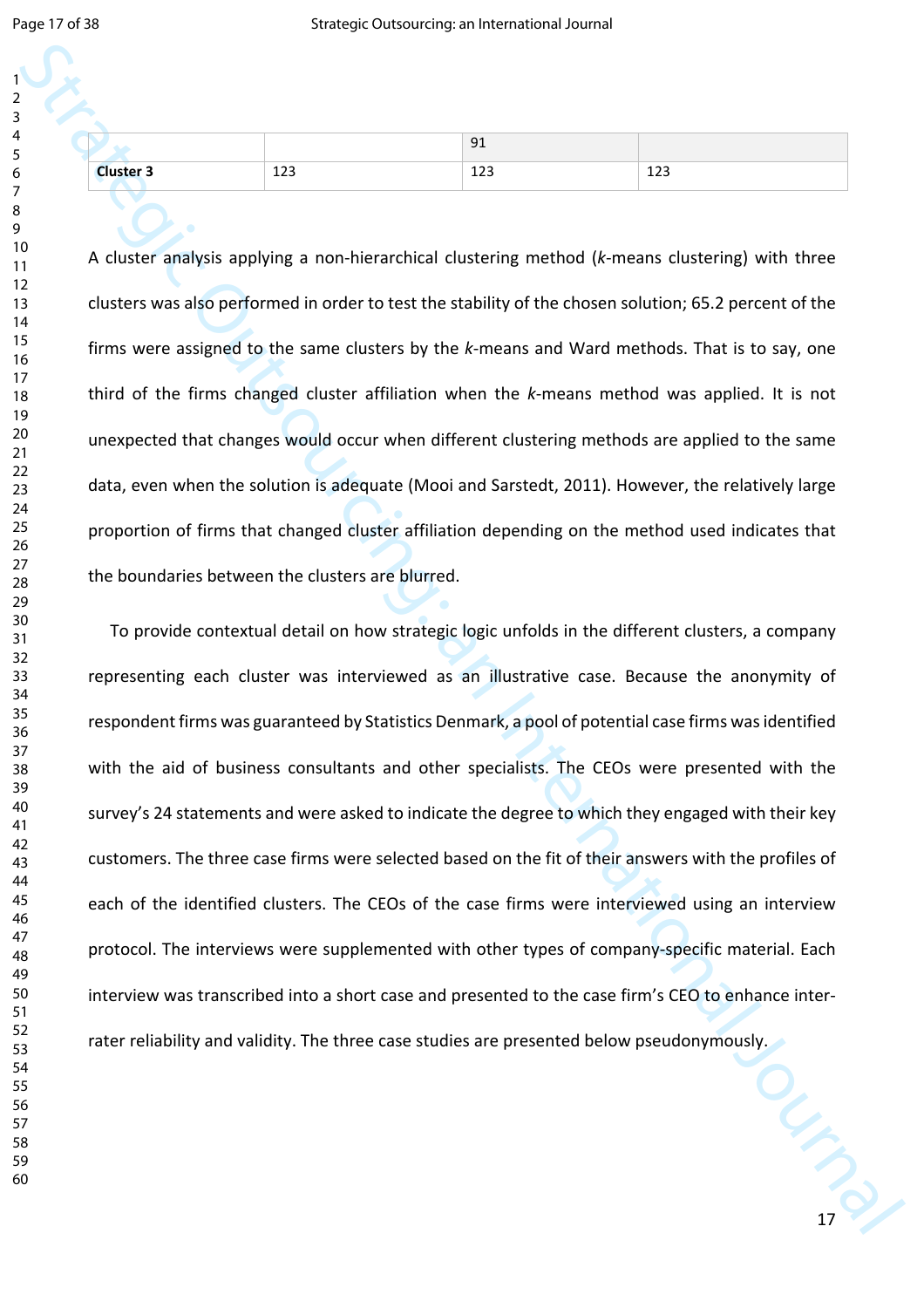# A TAXONOMY OF SUPPLIERS BASED ON VALUE CREATION CONFIGURATIONS

The identified clusters were interpreted as groups of suppliers following different types of value creation configurations. Based on the characteristics of the clusters illustrated in Table 6, they were labelled as cluster 1, 'technology-focused suppliers'; cluster 2, 'integrated suppliers'; and cluster 3, 'detached suppliers'.

Strategic International Strategic ON VALUE CREATION<br>
SCRIPTIONS<br>
The identities distincts were internated as groups of suppliers following different types of solution<br>
2 The identities distincts were internated as groups o It is apparent from Table 6 that there were similarities between the integrated and technologyfocused suppliers. This is in accordance with the results from the cluster analysis; these two clusters were merged in the 2-cluster solution shown in Table 5. Both these supplier types engaged closely with customers. However, there was a decisive difference in the scope of activities provided. Most integrated suppliers pursued a value creation configuration by seeking to align as many types of activities as possible. Technology-focused suppliers, on the other hand, adapted fewer types of activities to their customers. The activities that the technology-focused suppliers adopted were mainly linked to the provision of technology inputs to their customers.<sup>i</sup>

The third and smallest cluster, the detached suppliers, mainly provided standard offerings and were in general involved in few different types of activities with their customers.

The differences in value creation configurations followed were not reflected in any statistically significant differences in performance across clusters in terms of added value or growth in turnover. Thus, there is no basis for concluding that one configuration is preferable to another. However, as dicussed below, the firms following different value creation configurations may face different types of strategic challenges.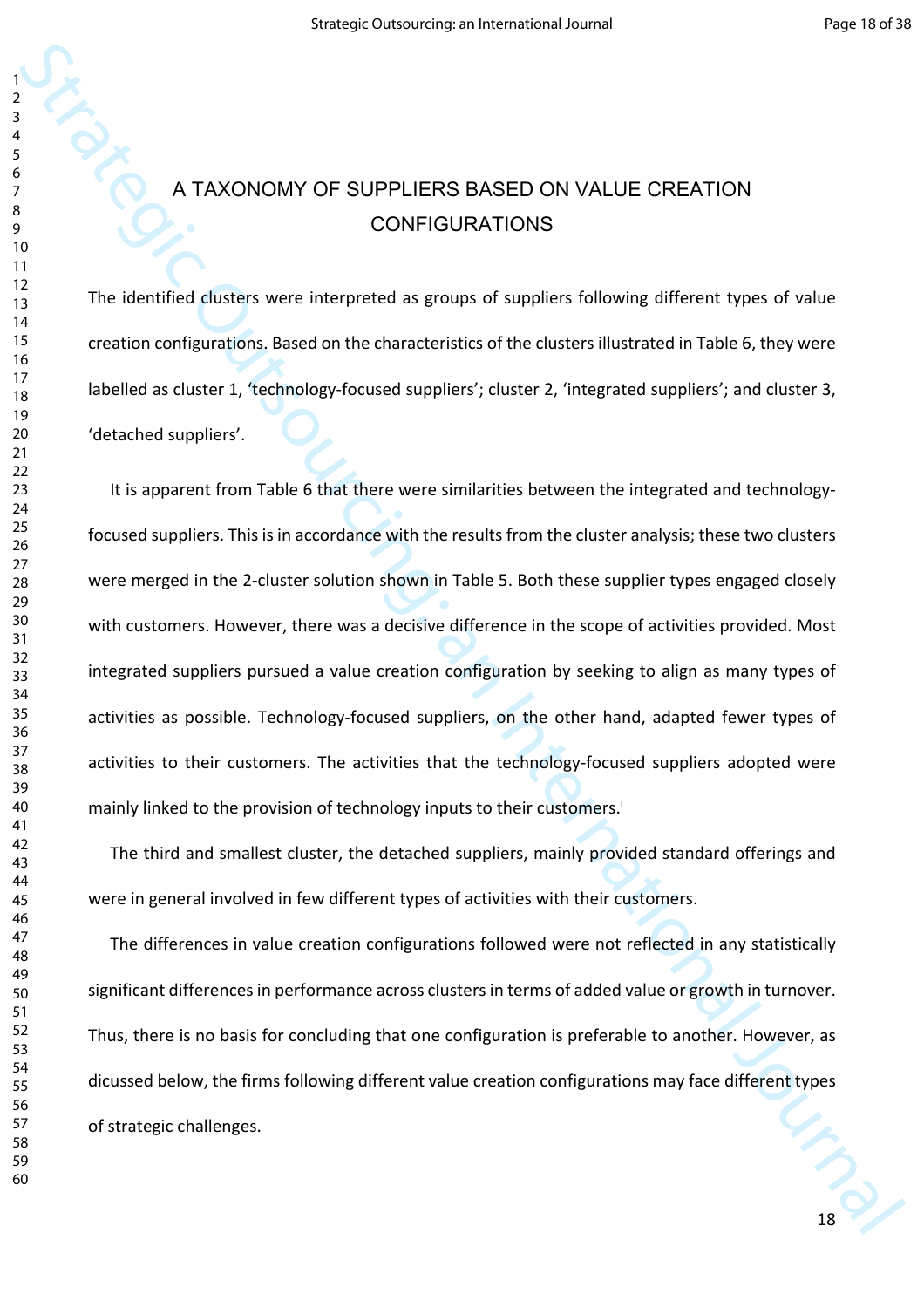# **Table 6. Overview of the three types of suppliers according to value creation configuration**

| Table 6. Overview of the three types of suppliers according to value creation configuration                                      |                           |               |                             |               |                           |               |
|----------------------------------------------------------------------------------------------------------------------------------|---------------------------|---------------|-----------------------------|---------------|---------------------------|---------------|
|                                                                                                                                  | <b>Technology-focused</b> |               | Integrated                  |               | <b>Detached</b>           |               |
|                                                                                                                                  | $N = 303$                 |               | $N = 237$                   |               | $N = 123$                 |               |
|                                                                                                                                  | To some/a<br>large degree | Not at<br>all | To a some/a<br>large degree | Not at<br>all | To some/a<br>large degree | Not at<br>all |
| 1. Collaborates on the development of new<br>products/services                                                                   | 83.2%                     | 4.6%          | 89.9%                       | 3.0%          | 61.8%                     |               |
| 2. Exchanges/posts employees                                                                                                     | 11.3%                     | 76.6%         | 20.6%                       | 56.5%         | 5.7%                      |               |
| 3. Establishes cross-organizational teams                                                                                        | 20.1%                     | 52.5%         | 38.4%                       | 26.2%         | 19.4%                     |               |
| 4. Carries out joint training/education                                                                                          | 4.7%                      | 78.2%         | 12.2%                       | 59.1%         | 11.4%                     |               |
| 5. Cooperates on the optimization of<br>processes                                                                                | 41.2%                     | 29.0%         | 57.4%                       | 12.7%         | 18.7%                     |               |
| products/services produced<br><b>Supplies</b><br>6.<br>according to technical specifications                                     | 82.5%                     | 7.3%          | 92.8%                       | 2.1%          | 36.4%                     |               |
| 7. Guarantees certification or other types of<br>documentation or approval                                                       | 66.3%                     | 14.9%         | 75.5%                       | 8.0%          | 37.4%                     |               |
| 8. Functions as an extra production capacity                                                                                     | 15.2%                     | 66.3%         | 46.8%                       | 30.0%         | 13.8%                     |               |
| 9.<br><b>Makes</b><br>adaptions<br>to<br>materials/intermediate goods supplied by<br>the customer                                | 9.5%                      | 76.9%         | 32.5%                       | 39.7%         | 7.3%                      |               |
| 10. Supplies products/services that are sold<br>under the trademark of the customer                                              | 30.7%                     | 63.0%         | 62.9%                       | 28.3%         | 27.6%                     |               |
| 11. Uses open calculations                                                                                                       | 15.8%                     | 58.4%         | 46.0%                       | 22.8%         | 15.5%                     |               |
| 12. Engages in joint cooperation with<br>approved technical service institutions or<br>universities                              | 3.3%                      | 86.5%         | 7.5%                        | 65.8%         | 5.7%                      |               |
| 13. Agrees on prices and conditions of<br>delivery per order                                                                     | 66.7%                     | 17.2%         | 57.8%                       | 20.7%         | 36.5%                     |               |
| 14. Shares achieved cost reductions                                                                                              | 11.6%                     | 65.3%         | 43.9%                       | 26.6%         | 8.1%                      |               |
| 15. Enters into long-term contracts                                                                                              | 61.1%                     | 17.8%         | 78.0%                       | 3.8%          | 52.9%                     |               |
| Integrates technology<br>16.<br>from<br>other<br>suppliers to the customer                                                       | 36.7%                     | 33.3%         | 48.1%                       | 23.6%         | 8.9%                      |               |
| <b>Provides</b><br>advice<br>17.<br>customers'<br>on<br>technologies or materials                                                | 67.3%                     | 10.6%         | 69.6%                       | 7.6%          | 26.0%                     |               |
| 18. Engages in joint purchasing                                                                                                  | 3.3%                      | 87.1%         | 16.0%                       | 47.7%         | 1.6%                      |               |
| 19. Invests in customer-specific technology,<br>machinery or equipment                                                           | 19.8%                     | 49.5%         | 46.4%                       | 20.7%         | 10.6%                     |               |
| 20. Supplies products/services according to<br>the customers' specifications                                                     | 93.8%                     | 1.0%          | 96.7%                       | 0.4%          | 41.5%                     |               |
| 21. Specifies products/services for the<br>customer                                                                              | 85.1%                     | 3.0%          | 61.6%                       | 8.9%          | 26.9%                     |               |
| 22. Adapts standard products/services to the<br>requirements of the customer                                                     | 86.1%                     | 3.0%          | 55.3%                       | 25.7%         | 32.6%                     |               |
| 23. Supplies standard products/services to<br>the customer                                                                       | 74.2%                     | 7.9%          | 39.6%                       | 30.4%         | 50.5%                     |               |
| 24. Takes on product responsibility for<br>components or systems that are integrated in<br>the products/services of the customer | 61.1%                     | 23.1%         | 63.7%                       | 17.3%         | 33.3%                     |               |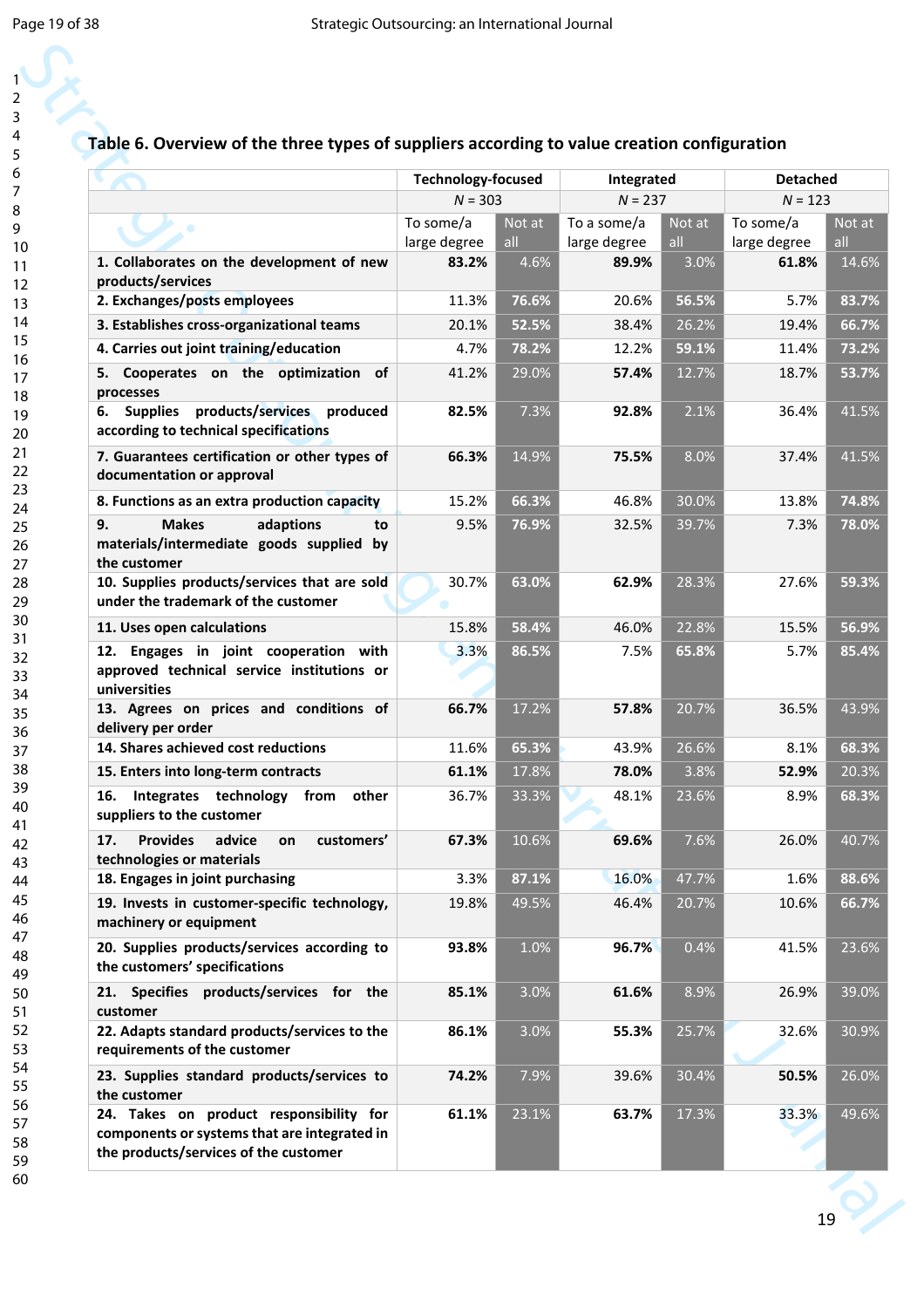In the following section, each of the three types of supplier value configurations is described in more detail.

# Technology-focused suppliers

Strategic outsourcing: and the Urer spies of supplier value configurations is described in<br>
Trichnology forced suppliers<br>
Trichnology forced suppliers<br>
Trichnology forced suppliers<br>
Trichnology forced suppliers<br>
Trichnolog Technology-focused suppliers were mainly found in services and medium–high-technology manufacturing industries. Very small firms with fewer than 20 employees were overrepresented, whereas firms with more than 100 employees were underrepresented. The technology-focused suppliers were characterized by their collaboration with their main customers in the development of new products or services. Typically, they also provided their customers with advice on materials, and three out of four guaranteed certification or provided other types of documentation of products or services. They tended to both produce according to technical specifications and to specify products or services for customers, just as they customized standard products or services to the needs of their main customers. The majority of technology-focused suppliers took on product responsibility for components or systems that were integrated into the customers' products or services. A majority of these suppliers entered into long-term contracts with their main customers, but at the same time, there was a widespread tendency to agree on prices and conditions of delivery per order. This apparent contradiction may reflect the practice of entering long-term framework contracts that do not specify prices or terms of delivery.

Summing up, the specificity of the products and services supplied by a technology-focused supplier to its main customers is largely related to technology or technical specifications. A likely strategic priority for a technology-focused supplier is to maintain its position as a leading-edge technology partner to its customers. An important challenge for technology-focused suppliers is to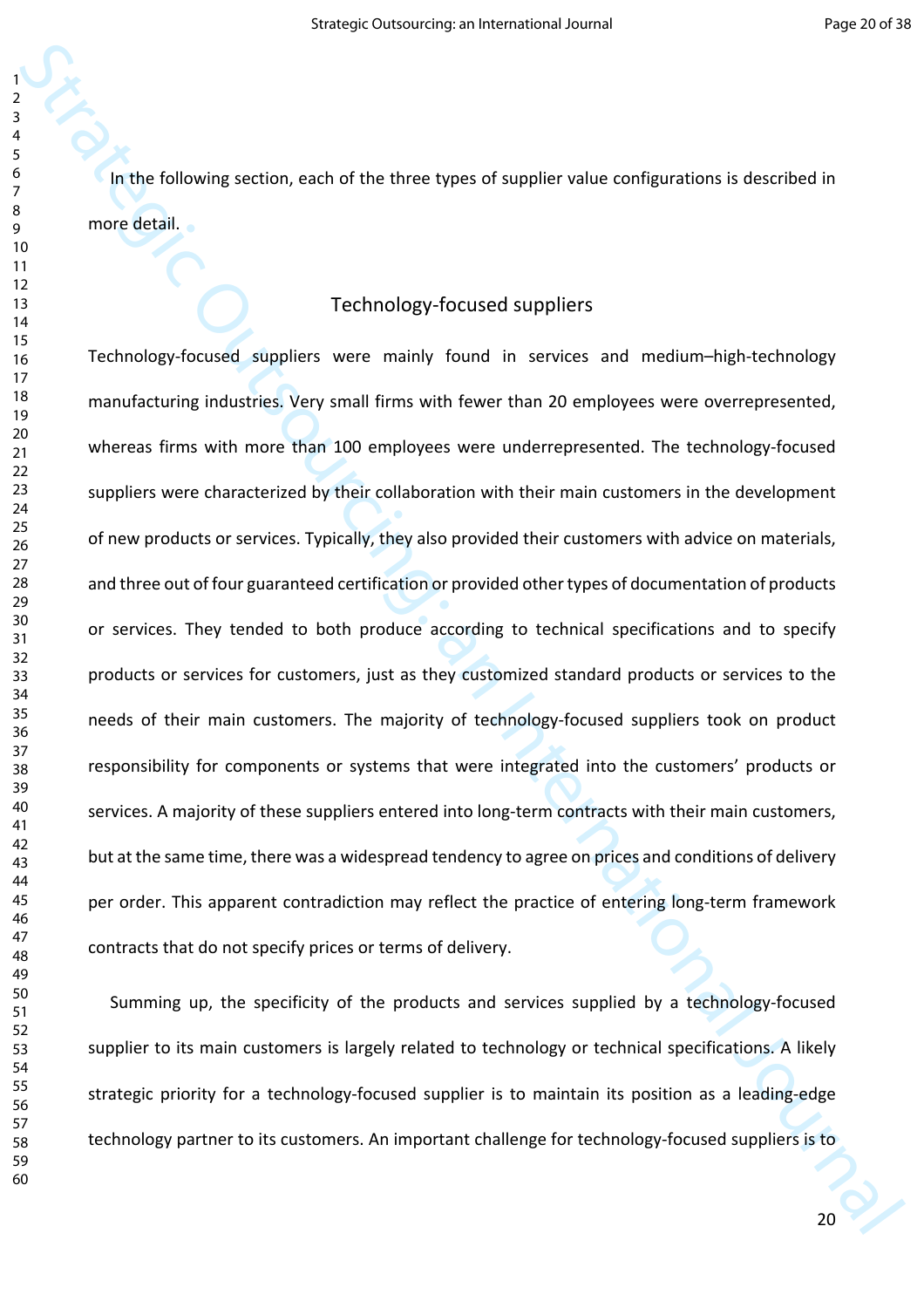continuously document their relevance as problem-solvers as their customers' technology-related problems change in scope and definition.

#### *Technology Company: an example of a small technology-focused supplier*

Strategic outsourcing: the main of the strategic Outsourcing: and the strategic Outsourcing and the strategic<br>
Strategic Outsourcing: his strategic Outsourcing: an International Strategic Outsourcing: The Christian Journal Technology Company (pseudonym) is a supplier of technology solutions for indoor and vehicular environmental solutions as well as refrigeration technology. Technology Company has changed considerably over the years — from a traditional supplier of electronics and automation technology to a highly specialized provider of technological solutions. Technology Company has managed to quadruple its turnover and number of employees over a decade and has hired more engineers to sharpen its technology focus. This growth trajectory has been achieved by refocusing on technological development within a specialized field and by having outsourced a number of manufacturing activities. This refocusing also meant that Technology Company stopped producing standardized solutions and reduced its customer base to increase potential synergies across the customer relationship portfolio. The main customers today are selected large manufacturers and users of industrial equipment for transportation and storage, such as cargo firms, logistical companies and producers of containers, with the specific need for continuous technological development.

Today, Technology Company contracts and develops tailored state-of-the-art technological solutions for customers. Most often, Technology Company is responsible for specifying technological solutions in dialogue with its customers. Furthermore, it provides advice to customers with respect to their choice of materials, etc. This is governed by development contracts whereby Technology Company grants customers exclusive rights to the products developed over a specified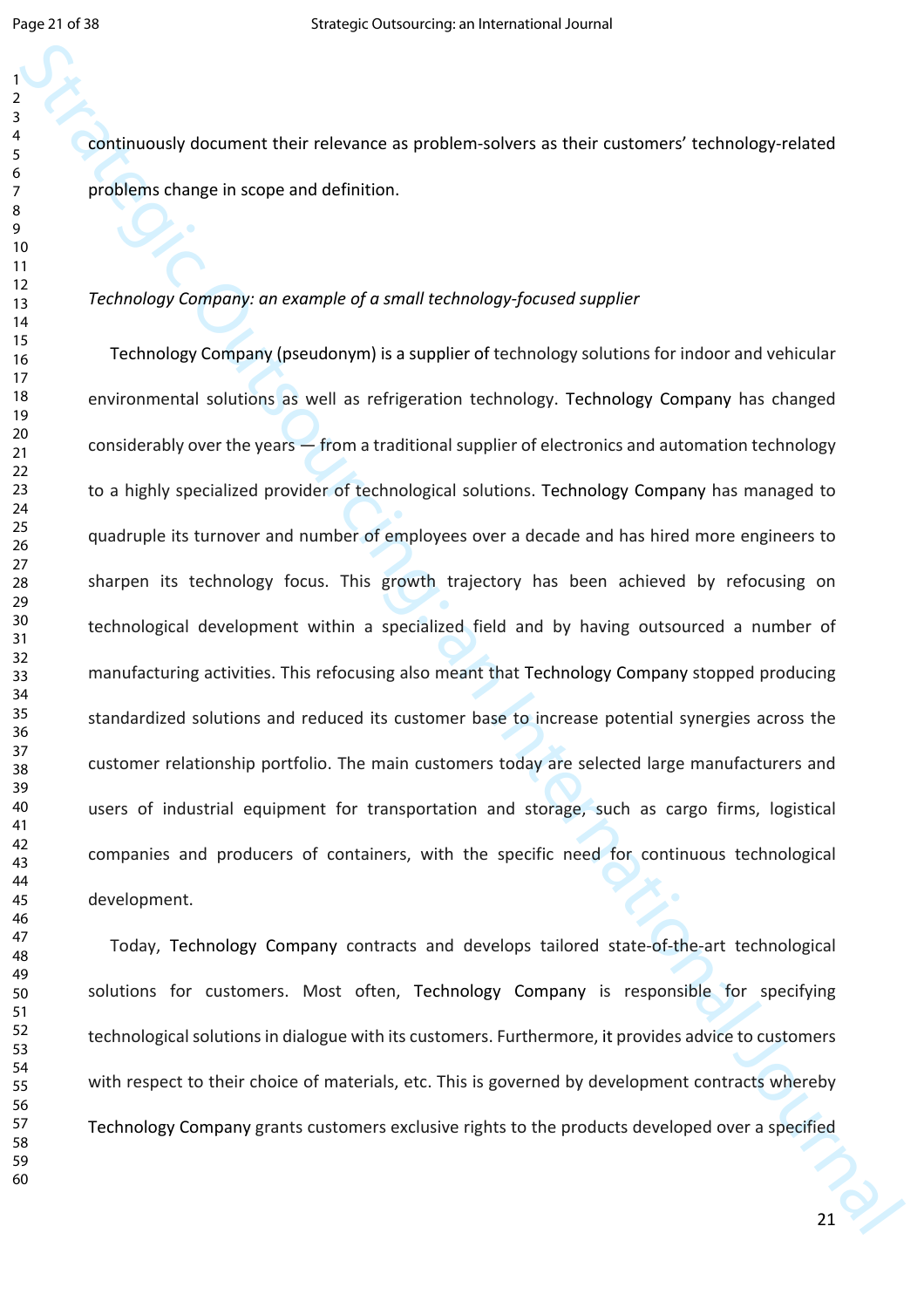period and takes on the development risk and responsibility. Technology Company retains intellectual property rights over technologies and designs, and also reserves the right to modify and develop the technological solutions for other customers.

Strategic And Caterial and the discussion of the strategic or the controller strategies of the strategies and discussions the restricted of the strategic or the strategic or the strategic or the strategic outsourcing devel Close customer dialogue is critical for a technology-focused supplier like Technology Company. As will be seen below, this is also the case for integrated suppliers. However, the organizational modes of collaboration are different between integrated and technology-focused suppliers. Technology Company is responsible for technological development, but knowledge about the use context is a vital key to develop and deliver state-of-the art applications. Thus, in Technology Company, customers are seen not only from a profit perspective, but also represent a valuable context for learning and further technological advancement. Technology Company collaborates closely with customers to get detailed access to context-specific information, to understand customer specifications and how they are linked to the problems that users experience. In contrast to the integrated supplier, who takes a broader perspective, Technology Company's dialogue with customers revolves around technology applications, and there is a clear task specification and strict division of work between buyers and suppliers, which is also enforced by the contractual governance.

For Technology Company, the main strategic challenge is balancing between being close to customer needs while at the same time being at the forefront of technology. Technology Company is thus looking for ways to engage with more customers to reap positive externalities from learning and applying solutions to a broader customer base.

Integrated suppliers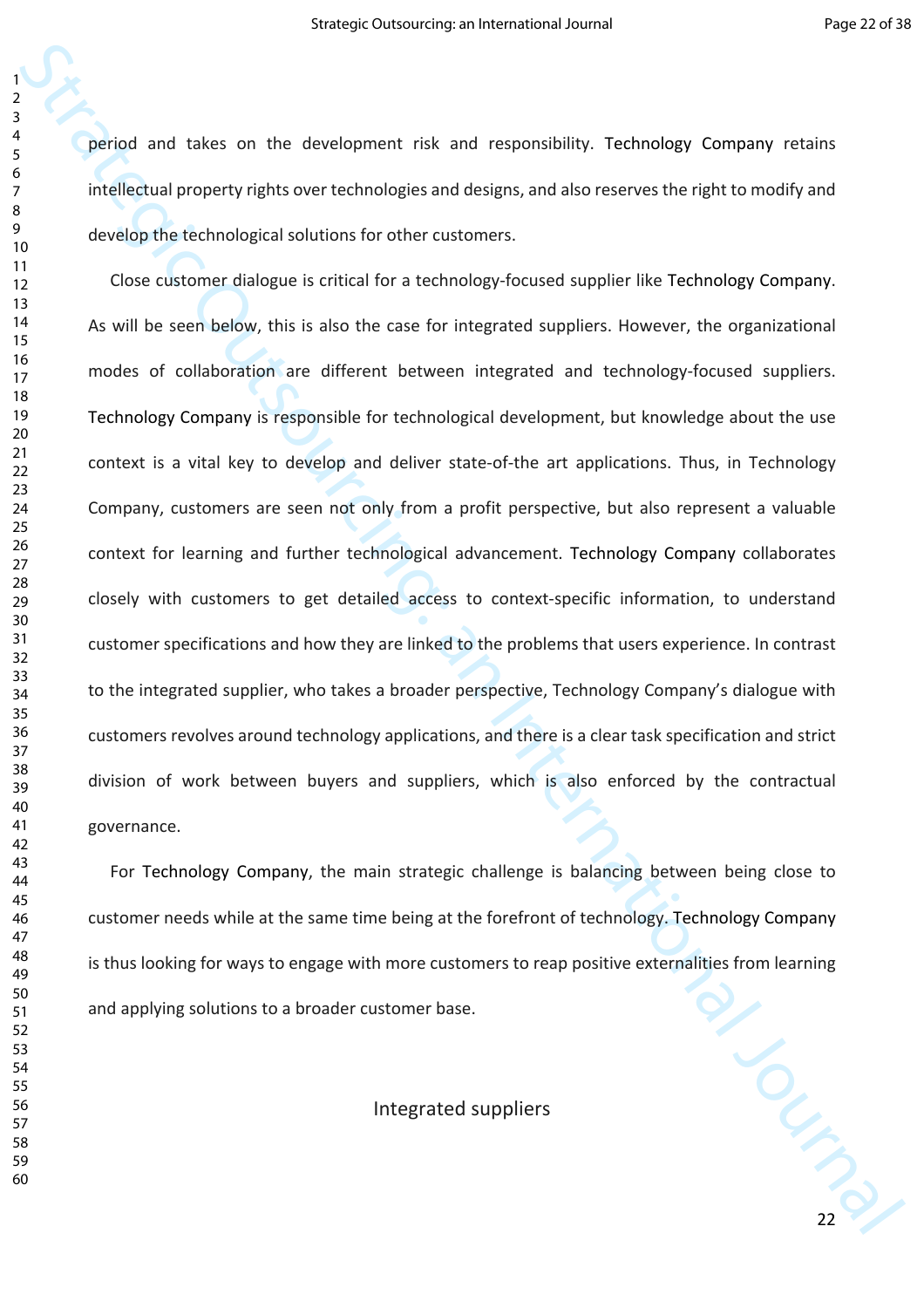The parallel suppliers were mainly found in high-technology manufacturing industries, and large<br>
similation from the main of the main of the value of the value of the value of the value of the value of<br>
configurations can Integrated suppliers were mainly found in high-technology manufacturing industries, and large firms with more than 100 employees were overrepresented in this cluster. The integrated suppliers collaborated with their main customers on a broad scope of activities, and thus their value creation configurations can be perceived as extensions of the value creation configurations pursued by the technology-focused suppliers. Nine out of ten integrated suppliers collaborated with their main customers on the development of new products or services, and more than half collaborated with their main customers on process optimization. Although open book accounting was not applied by the majority of firms, the integrated suppliers were the most frequent users of open calculations with their main customers, and they were also more likely than suppliers of the other types to share cost reductions with their main customers; to integrate technology from other suppliers; and to invest in customer-specific technology, machinery or equipment. However, more than half of the integrated suppliers also adapted standard products or services to the requirements of customers, and almost all integrated suppliers provided products or services according to customer specifications. Furthermore, they often took on product responsibility for components or systems that were integrated into the products or services of the customer, and they often supplied products and services that were sold under the trademark or brand of the customer.

1/20 Summing up, an integrated supplier is characterized by a high degree of customer specificity in value creation configurations, where offerings are to a high degree specified by and customized for the customers. An important challenge for suppliers of this type is to develop and further strengthen relations with the main customers. This requires a continuous development of customer-specific competences and resources, balanced with maintaining flexibility toward other customers to prevent becoming locked into potentially captive relationships.

*Solution Company: an example of an integrated supplier*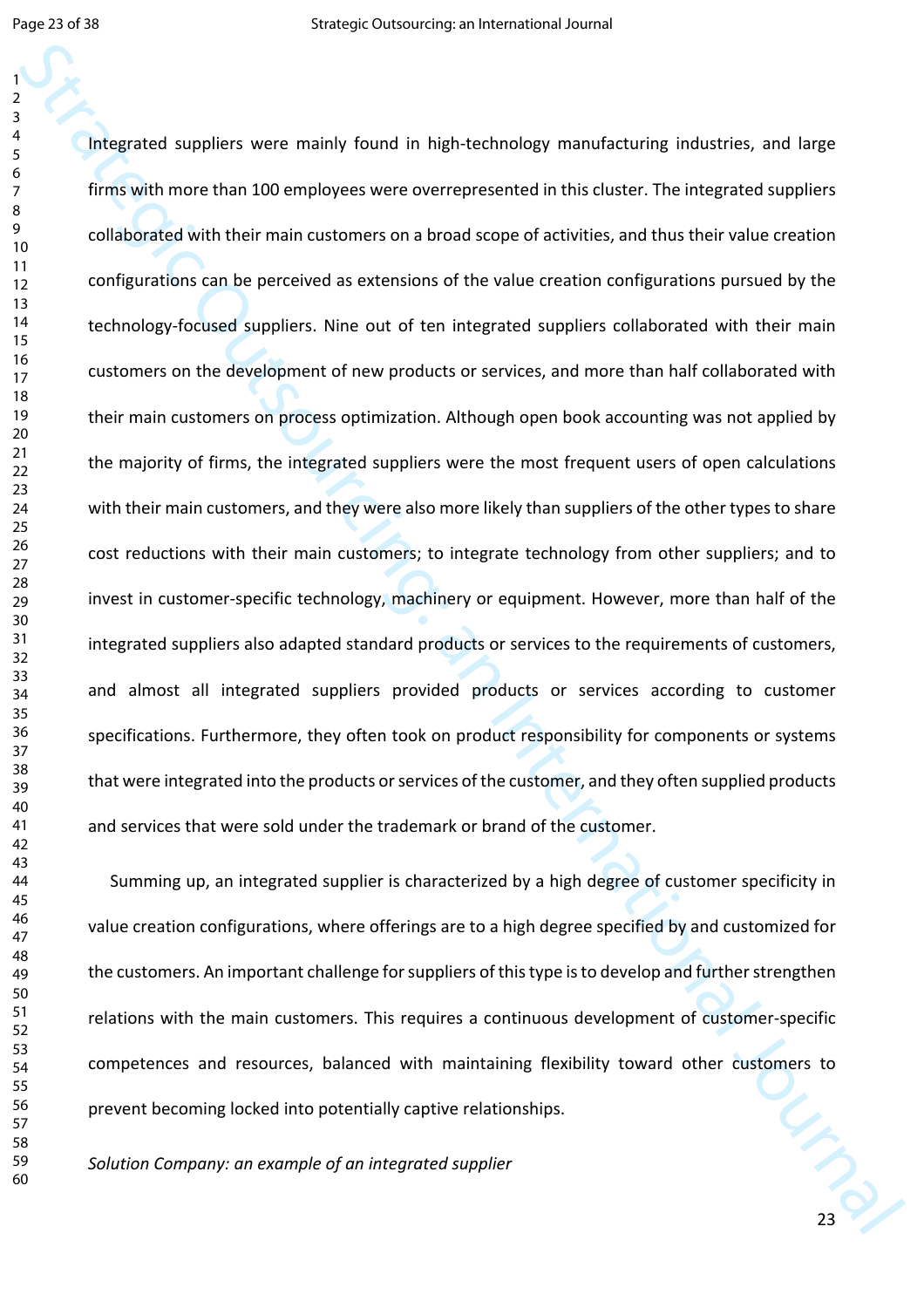Solution Company phenologying partializes in construction and processing involving metal sheets<br>and tubes. This focus on relatively simple processes would typerast Solution Company for the relative<br>and tubes this focus on Solution Company (pseudonym) specializes in construction and processing involving metal sheets and tubes. This focus on relatively simple processes would typecast Solution Company for the role of an endangered supplier. However, Solution Company has taken important measures to upgrade their value proposition. Beyond providing simple manufacturing services, Solution Company also provides customers with a one-stop service including R&D, manufacturing and parts of logistics services, for example in the form of kitting tasks. Solution Company works as a provider of solutions by helping its customers integrate technology from other suppliers, providing advice and helping with product design choices such as those related to lowering the production costs of new products. Solution Company actively seeks to be involved early on in customers' new product development projects, but R&D involvement with customers usually increases gradually, along with the development of trust resulting from repeat business. The focus on new customer products allows Solution Company to take advantage of their manufacturing capabilities and to optimize design for manufacturing, and new products are less likely to have the supplier drawbacks related to situations where existing customer operations equipment is already in place. Although Solution Company accepts less advanced manufacturing work as a stepping stone toward getting more advanced orders like engineering work, they try to avoid situations where they serve merely as a production buffer capacity for their customers.

The scope of activities handled for customers entails close collaboration, and Solution Company uses various tools to coordinate with customers. Open book accounting has mostly brought positive experiences. If customers can source components more cheaply from other suppliers, they are invited to do so. Although quality certifications are actively used to develop and improve the processes in Solution Company, a bad experience with a customer has made Solution Company reluctant to take on full product life responsibility. However, it readily takes responsibility for the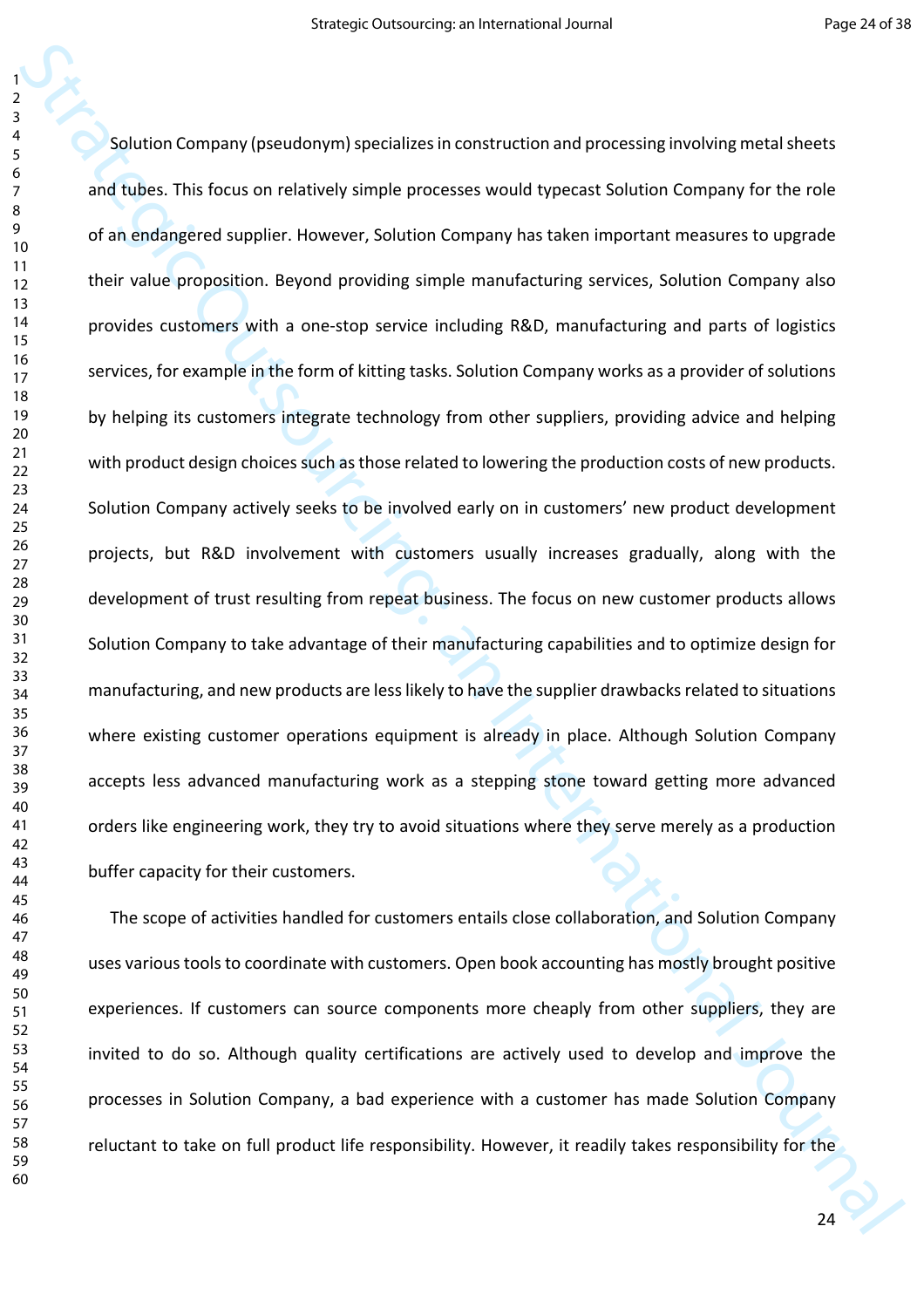production quality of its deliveries. Solution Company makes customer-specific investments in increased inventory facilities and special equipment, but such investments are usually safeguarded by having customers commit to long-term contracts.

For Solution Company, the recipe for success as an integrated supplier entails early involvement in customers' new product development activities. Solution Company finds it worthwhile to collaborate closely and continuously with customers, but is selective and thorough in terms of which tools it uses to improve the collaborations.

# Detached suppliers

Strategic of this deliveries. Solution Company makes cutionner-specific livestiments in<br>
and consider investigation of the strategic outsource, but such investments are usually safeguarded<br>
by known contenent to be a trend Detached suppliers were mainly found in services and low-tech manufacturing industries. Firms with fewer than 50 employees were overrepresented in this cluster. The detached suppliers were mainly characterized by what they do *not* do in relation to their main customers. Typically, they did not collaborate with their main customers on organizational or employee-related areas such as by exchanging employees or using cross-organizational teams. Furthermore, relatively low proportions of detached suppliers made customer-specific investments, shared cost reductions with customers, or engaged in joint purchasing with their main customers.

Fifty percent of the detached suppliers provided standard products or services to their main customers. A small majority of the detached suppliers entered into long-term contracts with their customers. However, close to two-thirds of the detached suppliers also collaborated with their main customers on the development of new products and services, making this a cross-cutting characteristic for all three types of firms.

In conclusion, a detached supplier is characterized by a relatively low degree of customer specificity in its behavior, both in terms of the character of the supplied products or services and in the actual mode of collaboration. Accordingly, an important priority for detached suppliers is to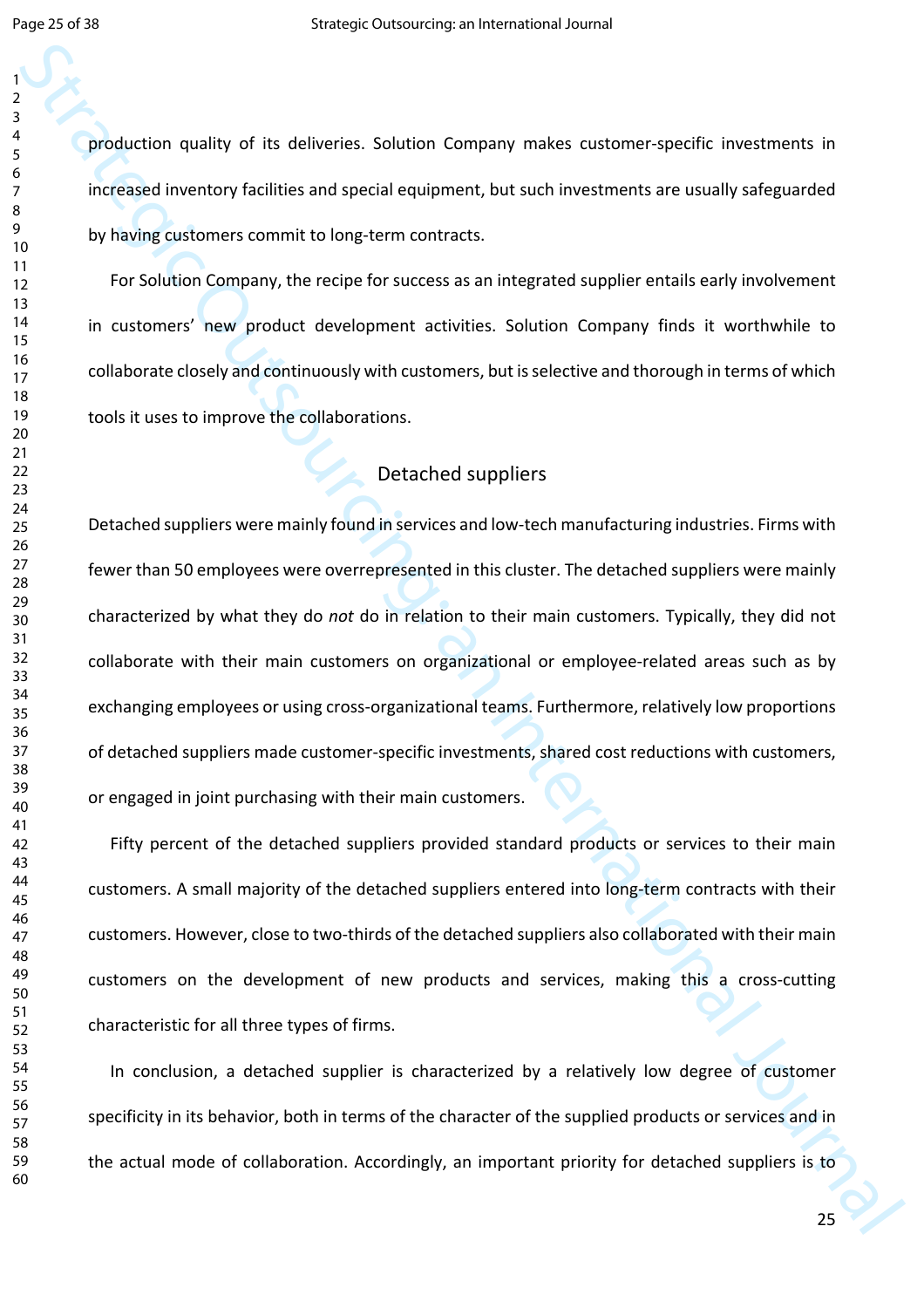minimize costs and exploit economies of scale. For customers, they provide options for engaging with suppliers without strong commitments or where the organizational interface is definable, suggesting a clearly specified supplier task and division of work.

#### *Steel Company: an example of a small detached supplier*

strategies and a strategies of scale. For customers, they provide options for engaging<br>with signifiers without strong commutencity or where the organizational interfere is definede;<br>youngersings development and and interna Steel Company specializes in producing components and stainless steel profiles based on customers' requests. It is part of a group of two companies and supplies about 20% of its production to the other company. Steel Company has a customer base comprised of 50 significant customers, with a modest rate of replacing existing customers with new ones. Steel Company has long-standing relationships with 5 to 6 of its most important customers, but is not strongly connected to any in terms of joint investments or other mutual commitments. Steel Company's ability to provide flexibility and agility to any customer in its customer base, rather than being seen as specifically dedicated to one customer, is a key strength that allows the firm to maintain its market flexibility and ability to attract new customers.

After a period with unpredictable turnover due to the economic crisis and changing sourcing behaviors of customers, the turnover and number of employees in Steel Company has stabilized. This stabilization is ascribed to two main events.

First, as a consequence of the increased competitive pressure from suppliers in low-cost countries starting 10–15 years ago, Steel Company invested in automating production. This allowed the company to rely on a less specialized work force, which brought down costs and simultaneously reduced dependency on the local availability of skilled workers. In addition, to serve the customer base effectively, Steel Company nurtured an international network of specialized component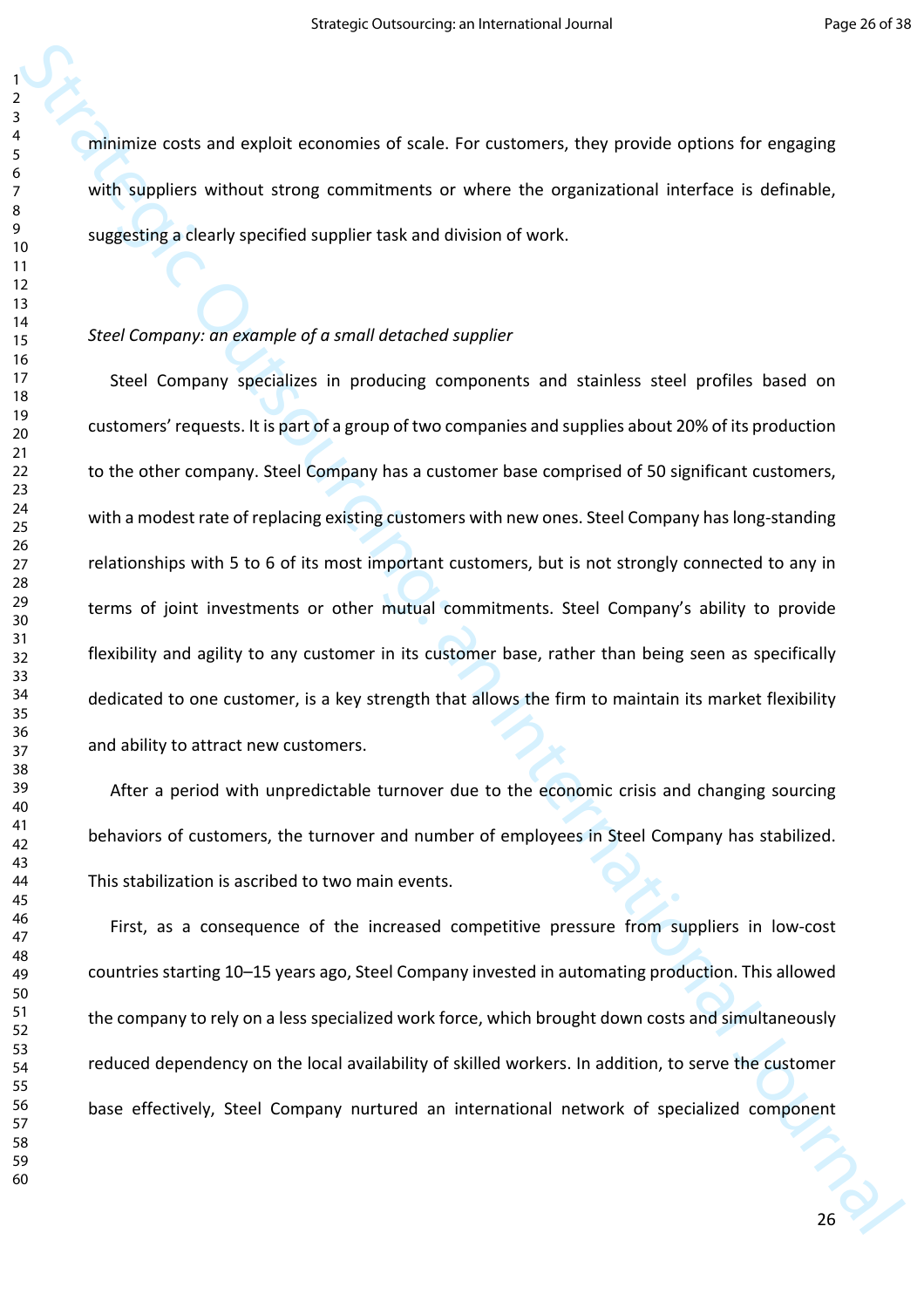suppliers from Italy, Germany and Israel. These suppliers help Steel Company extend its reach in terms of flexibility and production capacity.

Second, Steel Company has become more critical in its matching of potential new customers to its existing customer base, to avoid making its range of activities too broad and unmanageable. Steel Company specializes in servicing export-oriented customers of construction and agricultural machinery, many of them internationally owned companies, but situated in the local area. These customers are typically of significant volume and regularly face delivery problems calling for the services of a flexible supplier. Based on the critical approach to adding new customers, Steel Company has been able to smooth the ordering flow to avoid seasonal fluctuations, allowing for better production planning and capacity utilization.

# **DISCUSSION**

supplies from Italy, Germany and Israel. These supplies help Steel Company extend its reach in<br>
stranged formula, stred Company has become more critical in its motiving of potential new customers to<br>
the outsing custome ba There is no doubt that the past decades have affected the structure and conduct of supplier relationships across a wide range of industries. However, rather than rendering suppliers in highcost countries obsolete, globalization and the economic downturn appear to have prompted suppliers to find new ways to make their capabilities matter in their interface with customers. As a consequence, the present investigation of supplier value creation configurations provides a more multifaceted picture compared to previous investigations of supplier reactions to changing conditions, one in which suppliers' service and knowledge contributions to their customers' innovation activities have taken center stage. There is a strong degree of shared strategy followed by the suppliers, reflecting strong traits of formalization and standardization across the buyer– supplier interface. According to our findings, value creation vis-à-vis the most important customers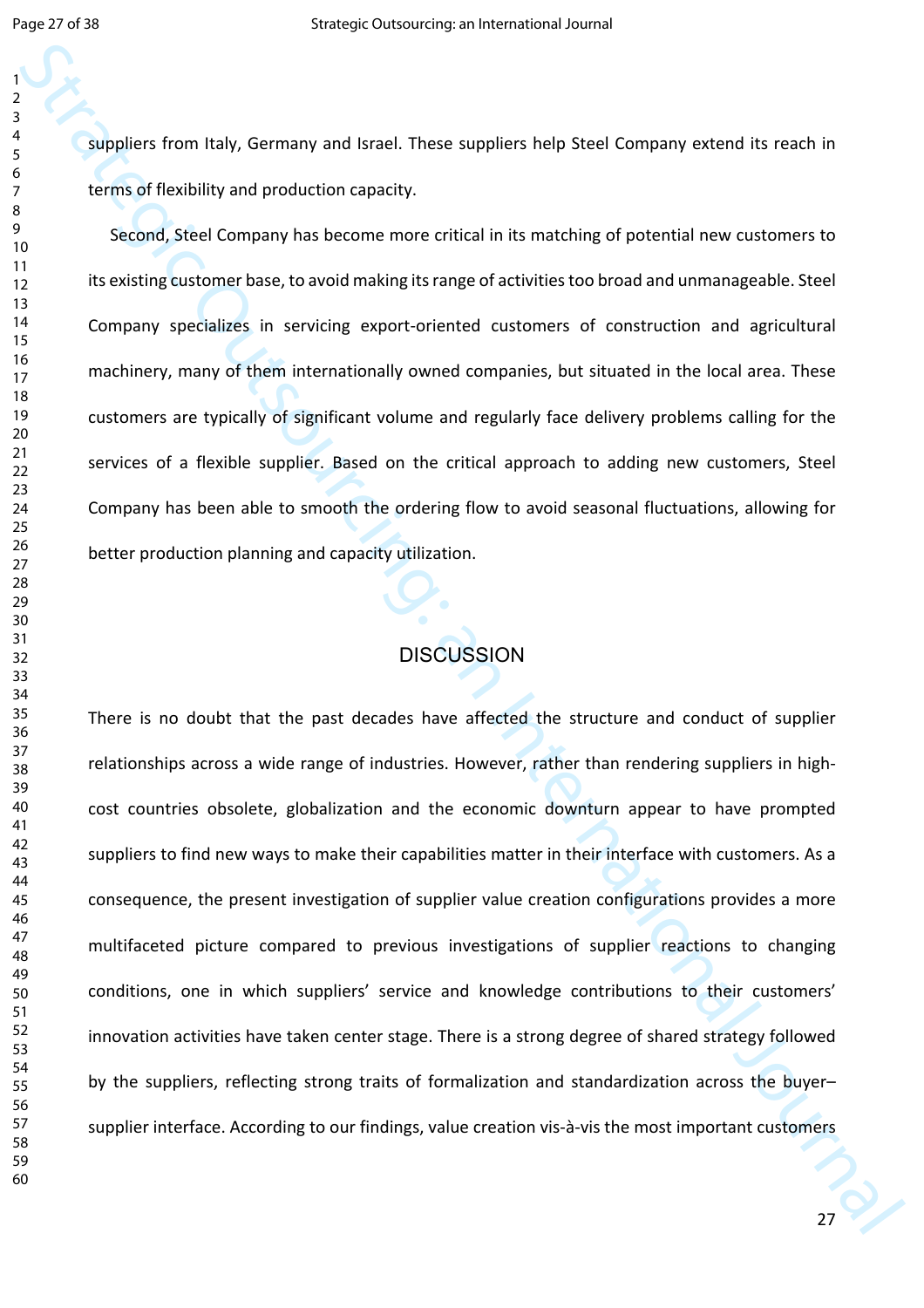seems to pivot around three identifiable value creation configurations, which reflect both differences in customers' perceptions of valuable supplier inputs and corresponding differences in suppliers' value-creation logic.

Strategic Divolution and three identifiable value creation configurations, which reliect both<br>differences in customers' preceptions of valuable supplier inputs and corresponding differences in<br>applies value creation high-<br> This paper has developed a new taxonomy of supplier value creation configurations, based on activities carried out with customers. The starting point of the value creation configuration approach is the micro-level activities carried out by the suppliers to address their main customers. As this approach shows, most if not all suppliers engage in some form of adaptation to their customers as part of their value creation configuration. Compared to the typologies discussed in the literature review, for instance, this shows that the distinct supplier ideal type proposed in typology approaches  $-$  for instance the commodity supplier type proposed by Kaufmann et al. (2000), theorized as seeking to minimize customer interactions and adaptations and focus on providing standard commodity supplies  $-$  may be difficult to find in the current reality. The present investigation suggests that categorial definitions are not necessarily adequately representing a real difference between suppliers. The present results suggest that the differences between suppliers are more muddled. There appear to be two main strategies that suppliers follow: a detaching and an involving strategy. The latter is in fact a family of strategies that differ in degree and scope rather than in kind. In these, adaptation to customer needs is a central part of the value creation configurations followed. However, integrated and technology-focused suppliers differ with respect to the activity scope of these adaptions.

This study contributes to literature that addresses the nature and dynamics of production systems on the national and international levels. Offshoring and backshoring of production activities may also reflect that suppliers in general have been better at developing new value activity configurations, which may countervail the benefits of outsourcing. Research relating to both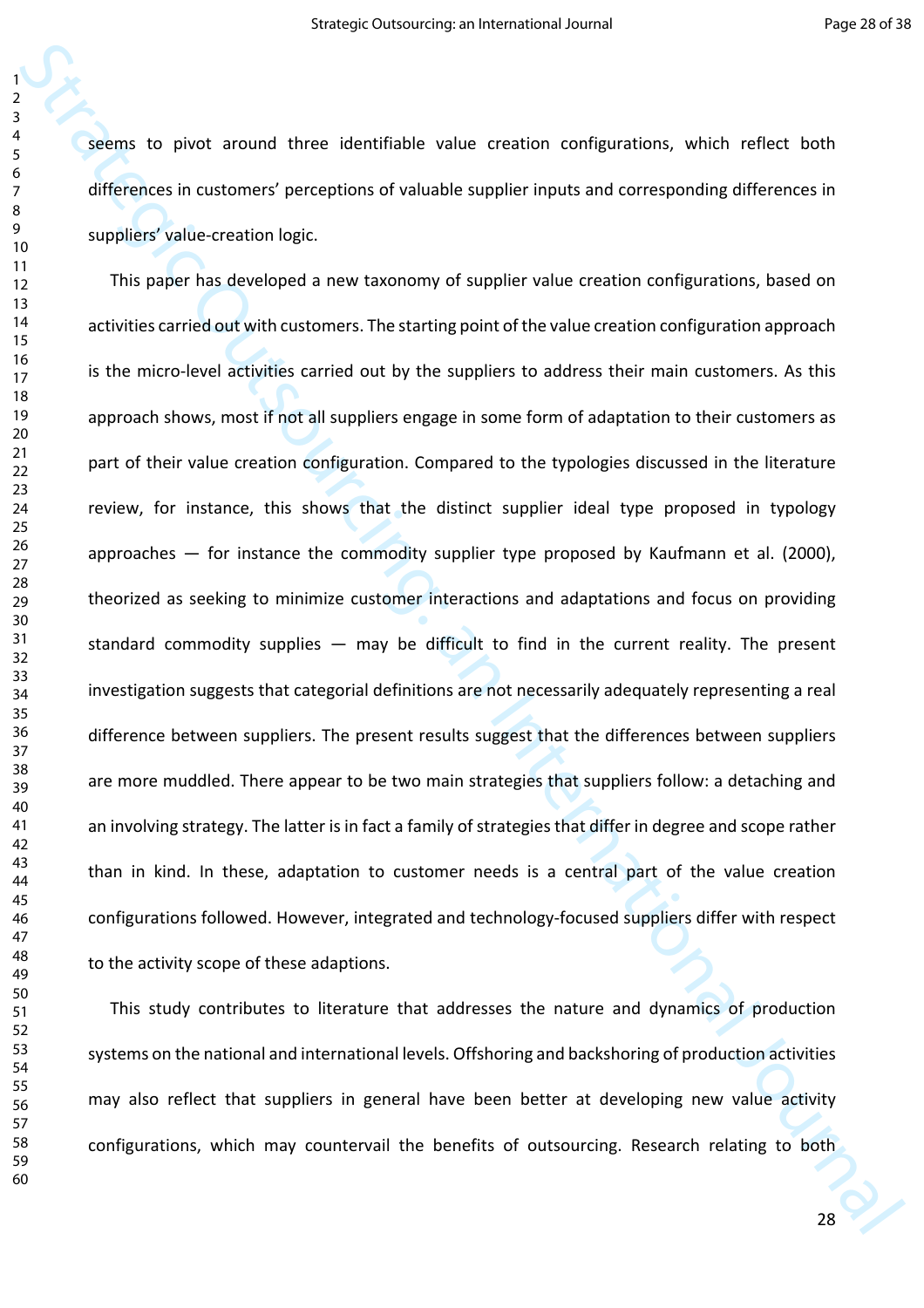innovation systems and business systems seeks to improve the understanding of the underlying dynamics and logic that translate crude differences in production factor endowments into new competitive realities. Theoretical concepts such as the smile of value creation (Mudambi, 2007) seek to conceptualize the dynamics leading to new forms and ways to divide work in vertical production systems. The present work contributes to this research by emphasizing the role of suppliers in highcost countries as active strategizers who try to offset the challenges of being cost leaders, rather than passive recipients of change.

# **CONCLUSIONS**

Strategic of the underlyinistics and business systems seeks to improve the understanding of the underlying<br>dynamics and logic that transistic crude differences in production factor discussions to new<br>dynamics and logic tha Managers in supplier firms can draw several lessons from the taxonomy suggested herein. Much in line with the logic of value proposals, suppliers should think of value creation configurations as viable positions based on different guiding principles, which links to different emphasis in terms of organizational skills. *Detached suppliers* have an overall focus on achieving economic efficiency both for their customers and for themselves. This may result in a strong focus on standardization with respect to market offerings, but particularly in reducing their customer involvement  $$ probably also as a way to avoid anything that may threaten their focus on efficiency. Organizations following a cost-oriented logic typically develop skills with respect to operations management and focus their development efforts on process re-design that support cost-out. *Technology-focused suppliers, on the other hand* are concerned with their value-creating ability to both scout broadly for new technological solutions and to develop these for customers. They have a project-oriented approach to customer collaboration, seeking to embed value in their customers' products and processes through leading technologies. They must constantly look for ways to match customer needs with new technologies within a strictly defined scope, which calls for skills with respect to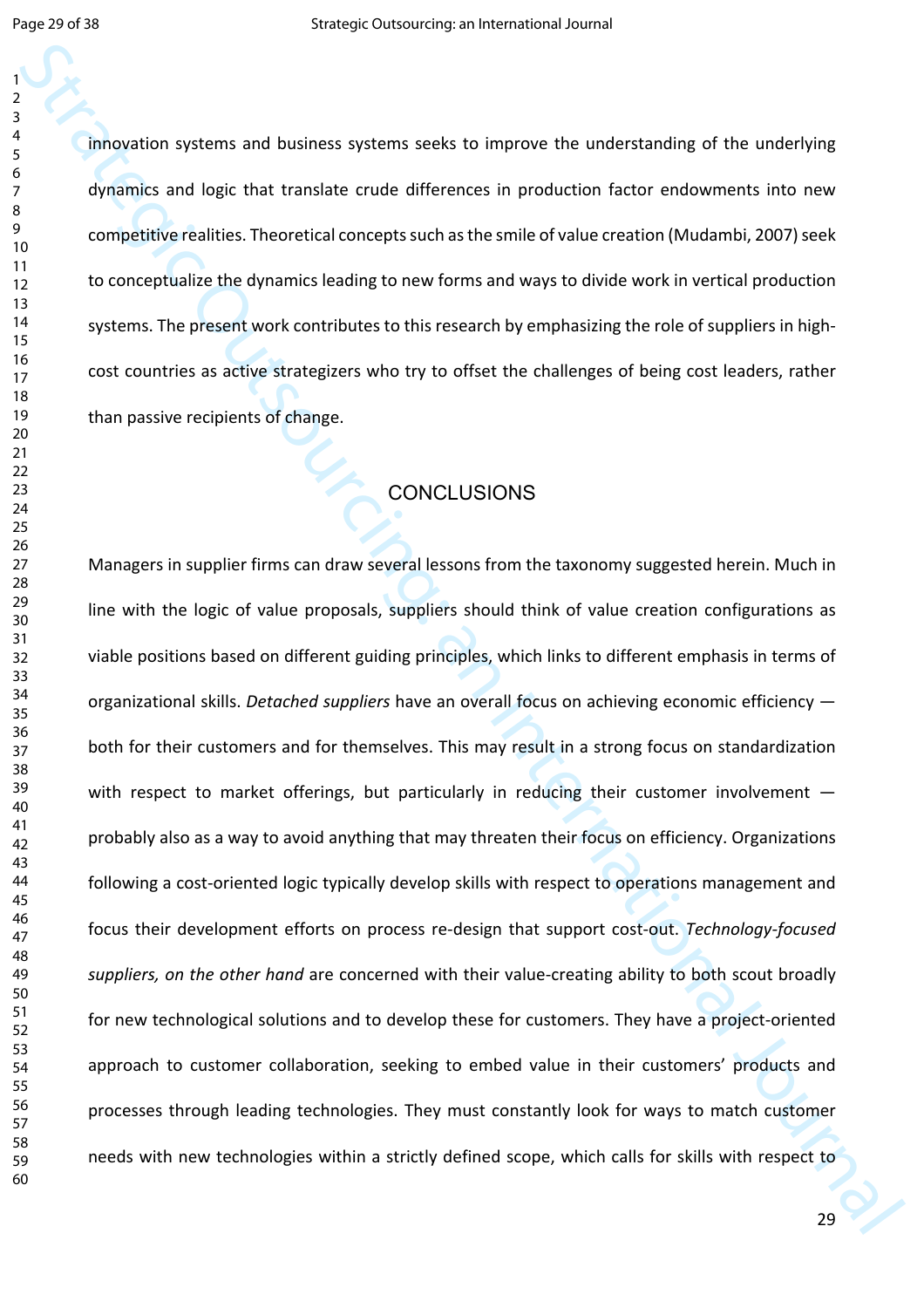scouting for and utilizing new technologies. Finally, *integrated suppliers* seek to create a detailed understanding of specific customers' needs and adopt not only technologies but a wide range of activities to improve their customers' value creation opportunities, in a strategic configuration that builds on commitment and adaptation but is also challenged by overdependence on specific customers. Besides also being at the technological forefront, organizational skills with respect to managing and developing customer relationships is at the core for integrated suppliers.

stocking for and utilizing new technologies. Finally, hiteproted suppliers seek to create a detailed<br>
understanding of specific customers' select out and detail out only rechanges but a viole ning of<br>
antiviries to improv There are some limitations to the present study. First, the empirical context is Denmark — a small, open economy with an extensive supplier base, which may have an impact on the transferability of the present findings to other national contexts. Second, the research assesses value creation configurations, but did not involve directly asking respondents about the strategic choices made. The configurations are derived from the analysis, rather than from the interviews; although the representative case studies have been applied as an illustration, they can never provide full insight into the variations possible. These issues call for further research.

# REFERENCES

Andersen, P. H. (1999). Organizing international technological collaboration in subcontractor relationships: an investigation of the knowledge-stickiness problem. *Research Policy*, *28*(6), 625- 642.

Andersen, P. H. and Christensen P. R. (1998) *Den Globale Udfordring - Danske Underleverandørers Internationalisering*. Erhvervsfremmestyrelsens Notatserie. Copenhagen: Erhvervsfremme Styrelsen.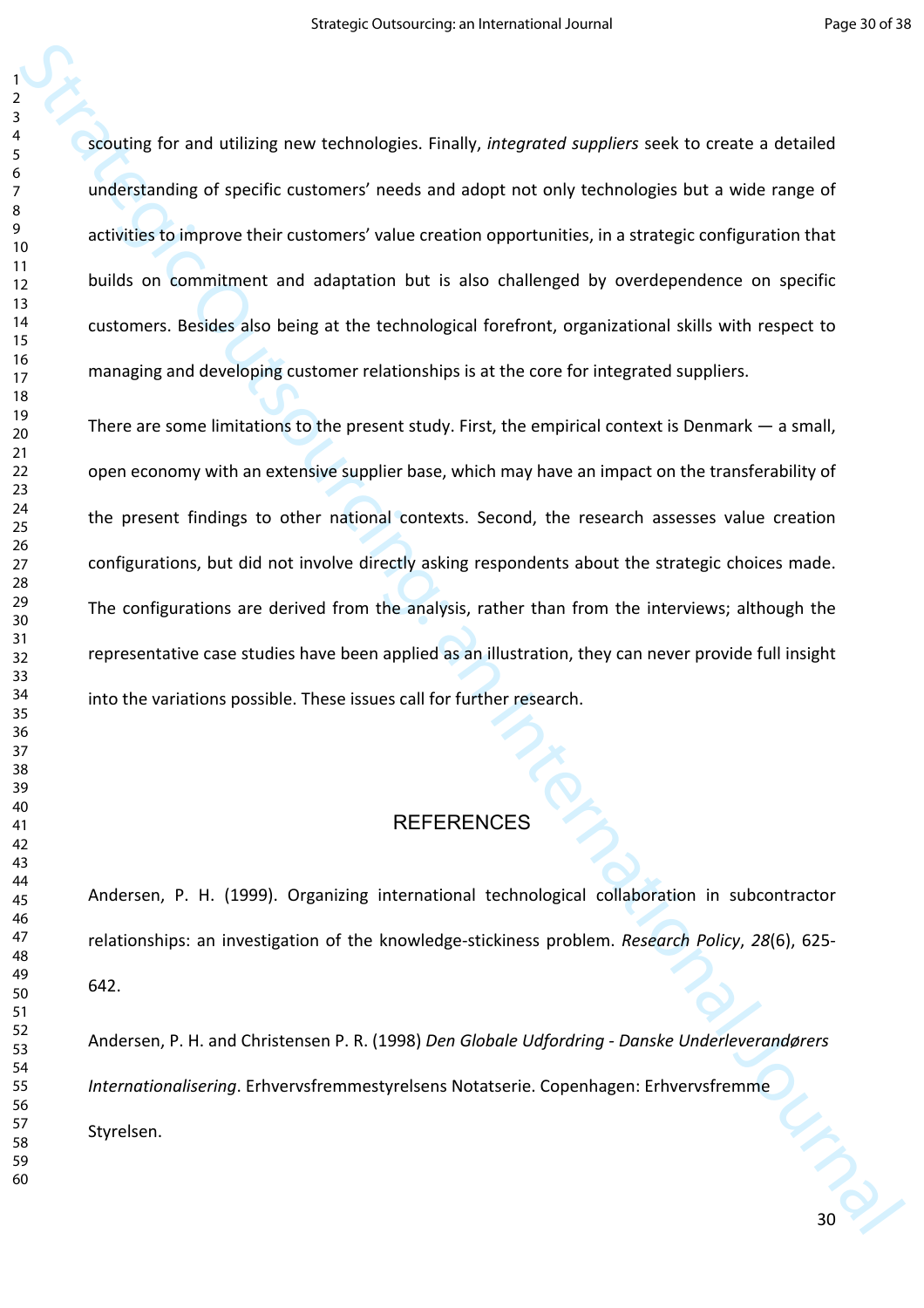Andersen, P. H., & Christensen, P. R. (2005). Bridges over troubled water: suppliers as connective nodes in global supply networks. *Journal of Business Research*, *58*(9), 1261-1273.

Anderson, J. C. & Narus, J. (2004): *Business Market Management: Understanding, creating and delivering value*, Pearson Prentice-Hall Int, New York

Anderson, J. C., Narus, J. A., & Van Rossum, W. (2006). Customer value propositions in business markets. *Harvard business review*, *84*, 1-4.

Ballantyne, D., Frow, P., Varey, R. J., & Payne, A. (2011). Value propositions as communication practice: Taking a wider view. *Industrial Marketing Management*, *40*(2), 202-210.

Bettis, R. A., Bradley, S. P., & Hamel, G. (1992). Outsourcing and industrial decline. *Academy of Management Perspectives*, *6*(1), 7-22.

Blenker, I., & Rind Christensen, P. (1995). Interactive strategies in supply chains–a double-edged portfolio approach to small-and medium-sized subcontractors' position analyses. *Entrepreneurship & Regional Development*,*7*(3), 249-264.

Cao, M. and Zhang Q. (2010), Supply chain collaborative advantage: A firm's perspective, *International Journal of Production Economics*, Vol. 128 No. 1, pp. 358-367.

Cao, M. and Zhang Q. (2011), Supply chain collaboration: Impact on collaborative advantage and firm performance, *Journal of Operations Management*, Vol. 29 No. 3, pp. 163-180.

Strategic P. H., & Christiensen, P. R. (2005). Dridges over troublest water, suppliers as connective<br>
strategic in global supply rectvores fournal of Nosencs Neversity, 58(9), 1761-1775.<br>
Anciensin, J. C. & Narus, J. (2004 LANDS Caridi, M., Pero M. and Sianesi A. (2012), "Linking product modularity and innovativeness to supply chain management in the Italian furniture industry", International Journal of Production Economics, Vol. 136 No. 1, pp. 207-217.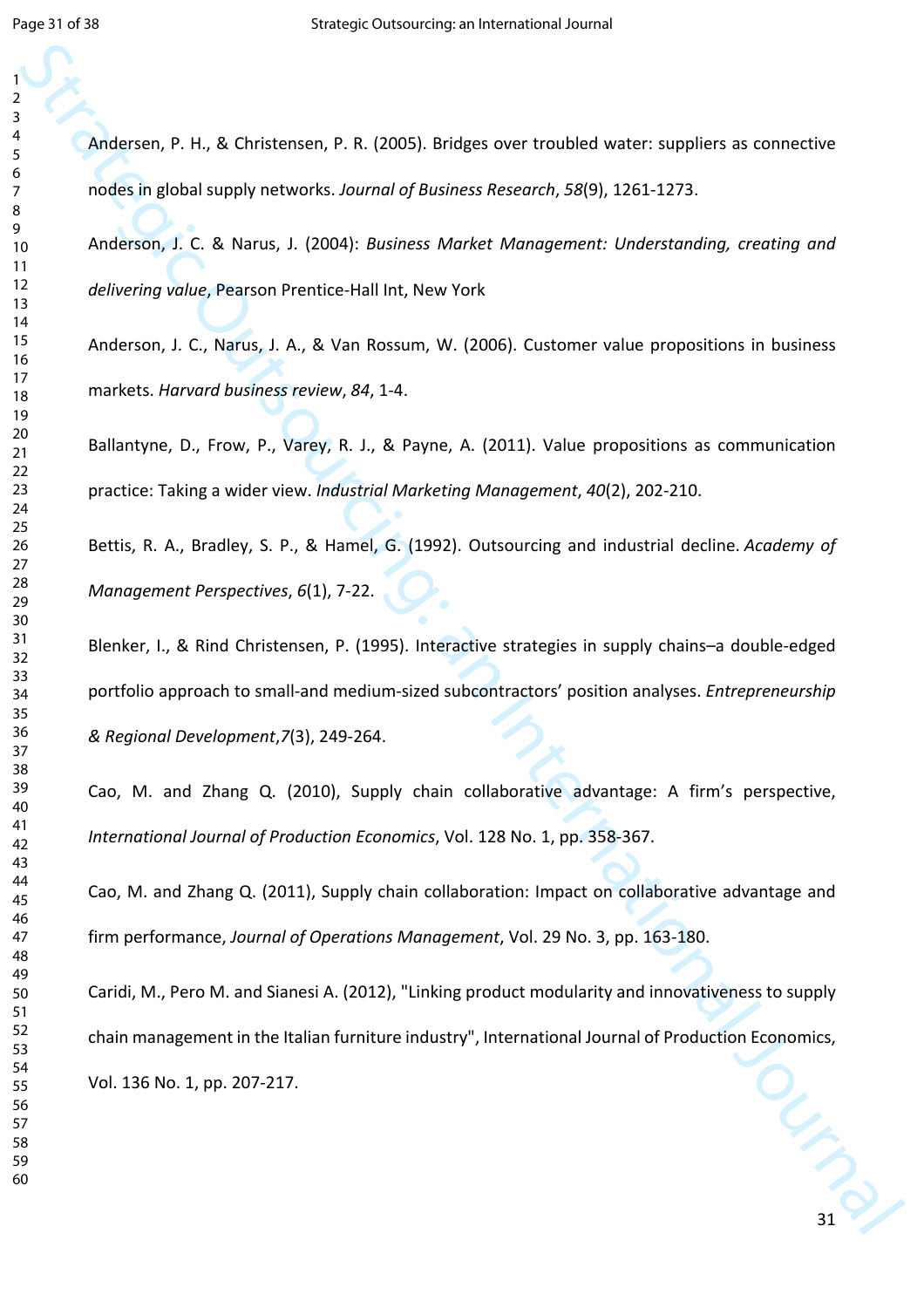Chatain, O. (2011). Value creation, competition, and performance in buyer-supplier relationships. *Strategic Management Journal*, 32 (1), 76-102.

Choi, T. Y., & Kim, Y. (2008). Structural embeddedness and supplier management: A network perspective. *Journal of Supply Chain Management*, *44*(4), 5-13.

Clark, K. B., & Fujimoto, T. (1991). Product development performance: Strategy, organization, and management in the world auto industry, *Harvard Business School Press*

Coucke, K., & Sleuwaegen, L. (2008). Offshoring as a survival strategy: evidence from manufacturing firms in Belgium. *Journal of International Business Studies*, 39(8), 1261-1277.

Chatain, O. (2011). Value creation, competition, and performance in buyer-supplier relationships.<br>
Strategic Memoporarct Journal, 32 (1), 76 102.<br>
Tool, T. Y., &, Kim, Y. (2008). Structural embeddedness and supplier manage Cox, A. (2015). Sourcing portfolio analysis and power positioning: towards a "paradigm shift" in category management and strategic sourcing. *Supply Chain Management: An International Journal*, *20*(6), 717-736.

Defever, F., Fischer, C., & Suedekum, J. (2016). Relational contracts and supplier turnover in the global economy. *Journal of International Economics*, 103, 147-165.

Dietl, H., Royer, S. & Stratmann, U. (2009): Value creation Architectures and competitive advantage: Lessons from the European Automobile Industry, *California Management Review*, 51, 3, 24-48

Doty, D. H., & Glick, W. H. (1994). Typologies as a unique form of theory building: Toward improved understanding and modeling. *Academy of management review*, *19*(2), 230-251.

Drejer, I., Andersen, P.H., Østergaard, C.R., Wæhrens, B.V., Johansen, J., Park, E., & Søberg, P.V. (2015). *En kortlægning af underleverandører i Danmark*, Industriens Fond, Copenhagen.

Dyer, J. H. (1996). Specialized supplier networks as a source of competitive advantage: Evidence from the auto industry. *Strategic management journal*, *17*(4), 271-291.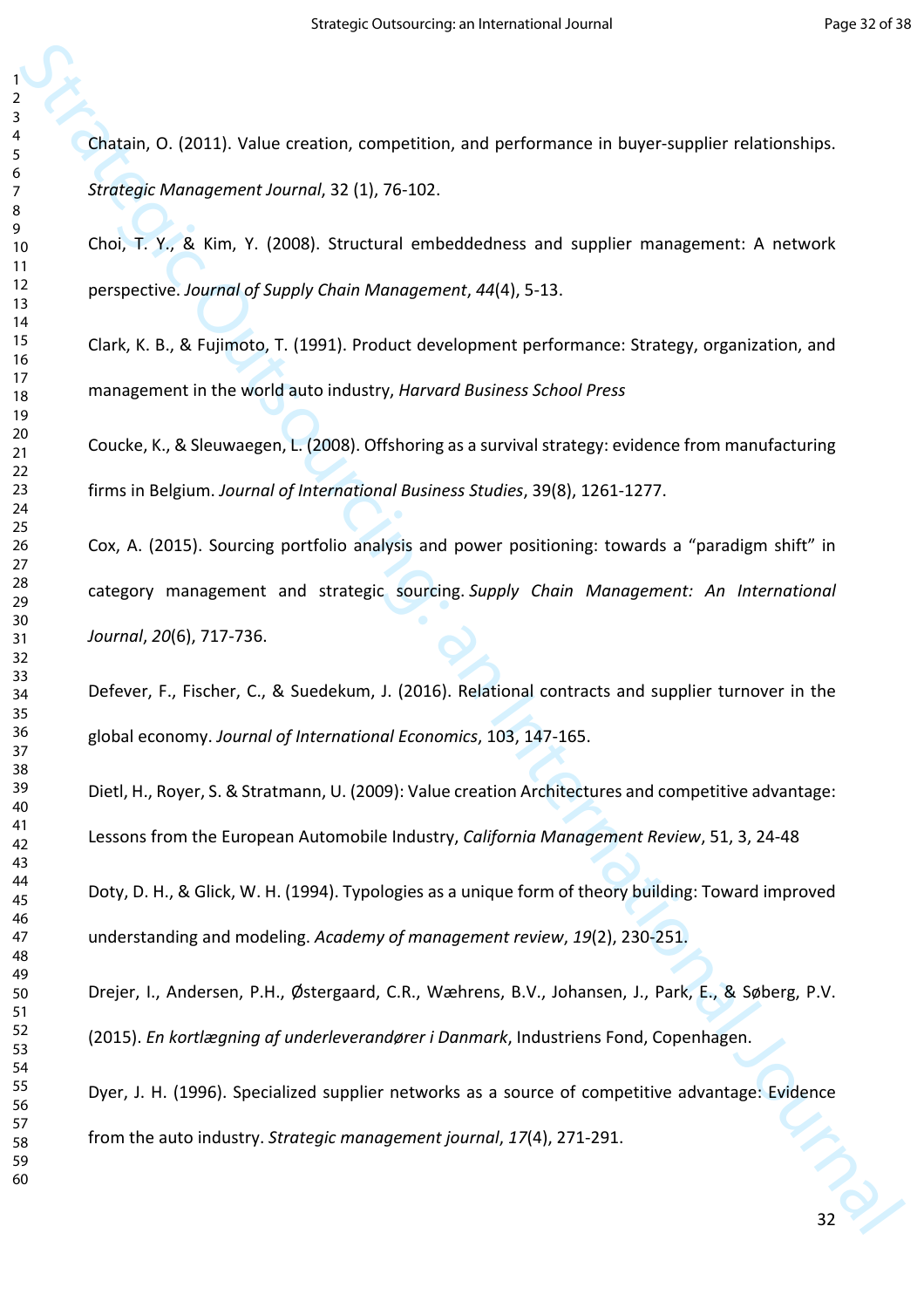Strategic Particular Contents (1988), The relational view: Cooperative strategy and sources of international computation and methods changes. According the computation of international Contents (1966) 673.<br>
Elicano, L.M., Dyer, J. H., & Singh, H. (1998). The relational view: Cooperative strategy and sources of interorganizational competitive advantage. *Academy of management review*, *23*(4), 660-679. Ellram, L. M., Tate, W. L., & Billington, C. (2007). Services supply management: The next frontier for improved organizational performance. *California Management Review*, *49*(4), 44-66. Ellram, L.M., Krause, D. (2014) Robust supplier relationships: Key lessons from the economic downturn. *Business Horizons*, 57 (2), 203-213. Ford, D., Gadde, L-E, Håkansson, H. & Snehota, I. (2006): *The Business Marketing Course: Managing in Complex Networks*, 2nd ed. J. Wiley, New York Freytag, P. V., Johansen J., Jørgensen N., et al. (2000), *Det udvidede leverandørbegreb i dansk industri - Belyst med en spørgeskemaundersøgelse*, Odense Universitetsforlag, Odense M. Frolich, M. T. & Westbrook, R. (2001): Arcs of integration: an international study of supply chain strategies, *Journal of Operations Management*, 19, 185-200 Gadde, L. E., & Snehota, I. (2000). Making the most of supplier relationships. *Industrial marketing management*, *29*(4), 305-316. Govaert, G. (ed.) (2009). *Data Analysis*. Hoboken, NJ: Wiley. Halder, G. (2004). Local upgrading strategies in response to global challenges: The surgical instrument cluster of Tuttlingen, Germany. *Local enterprises in the global economy: Issues of governance and upgrading, ed*, 200-232.

Hesping, F. H., & Schiele, H. (2015). Purchasing strategy development: A multi-level review. *Journal of purchasing and supply management*, *21*(2), 138-150.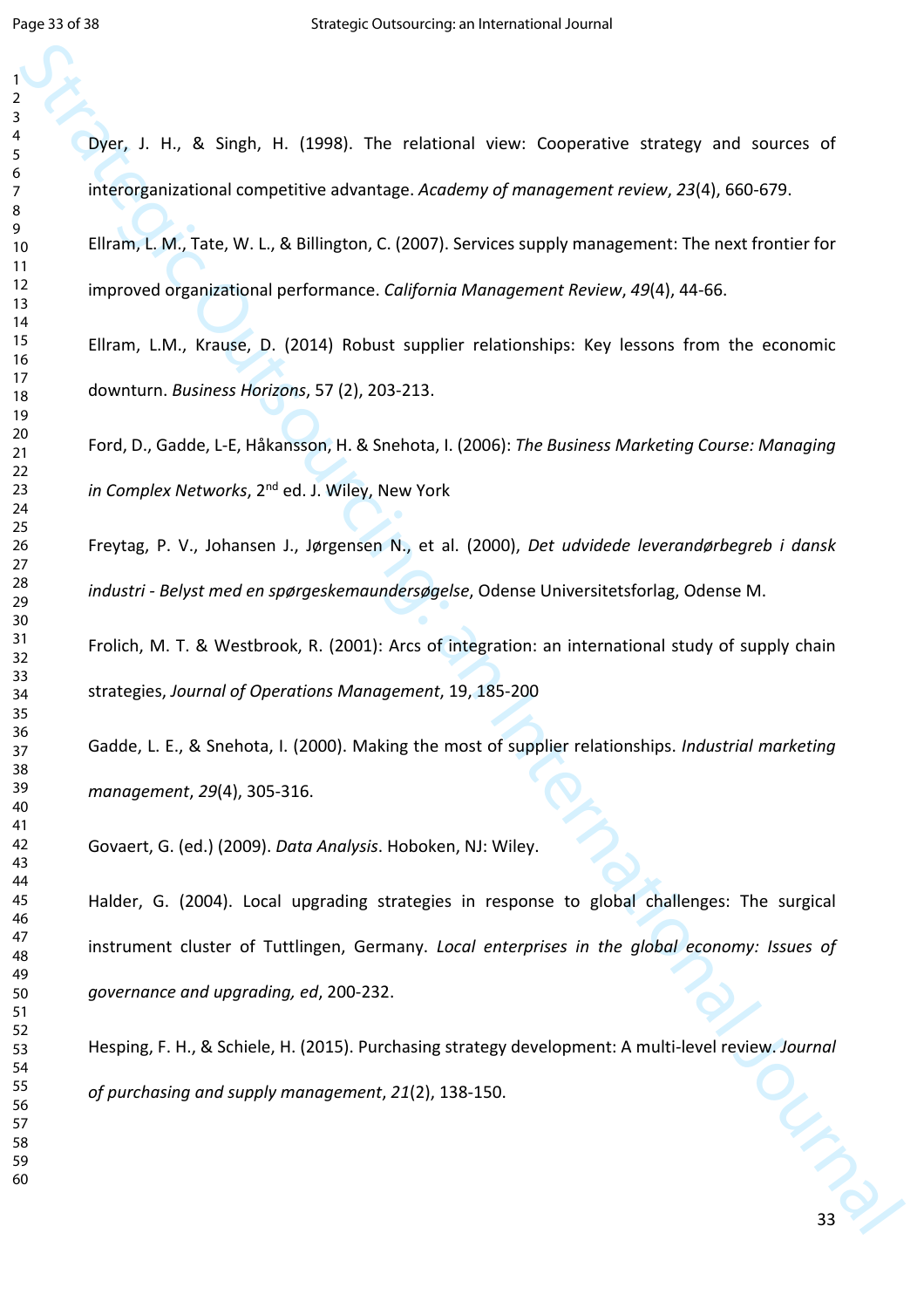Holgado–Tello, F. P., Chacón–Moscoso, S., Barbero–García, I., & Vila–Abad, E. (2010). Polychoric versus Pearson correlations in exploratory and confirmatory factor analysis of ordinal variables. *Quality & Quantity*, *44*(1), 153-166.

Holmström, J., & Partanen, J. (2014). Digital manufacturing-driven transformations of service supply chains for complex products. *Supply Chain Management: An International Journal*, 19(4), 421-430.

Hotho, J. J. (2014). From typology to taxonomy: A configurational analysis of national business systems and their explanatory power. *Organization Studies*, *35*(5), 671-702.

Humphrey, J., & Schmitz, H. (2004). 13. Chain governance and upgrading: taking stock. *Local enterprises in the global economy: Issues of governance and upgrading*, 349.

Jarillo, J. C. (1988). On strategic networks. *Strategic management journal*, *9*(1), 31-41.

Ketchen, D.J., Shook, C.L. (1996). The application of cluster analysis in strategic management research: An analysis and critique. *Strategic Management Journal*, 17: 441-458.

Kim, Y., & Choi, T. Y. (2015). Deep, sticky, transient, and gracious: An expanded buyer–supplier relationship typology. *Journal of Supply Chain Management*, *51*(3), 61-86.

Strategic Tello, F. P., Chackin-Moscovo, S., Barbero-Carola, U. & Villa-Vilaso, E. (2015). Polycharic<br>
version: Pennon: correlations: in: evaluatory and confirmatory factor analysis of ordinal<br>
versions: Revailing: Quality Kotabe, M., Martin X. and Domoto H. (2003), Gaining from Vertical Partnerships: Knowledge Transfer, Relationship Duration, and Supplier Performance Improvement in the U.S. and Japanese Automotive Industries, *Strategic Management Journal*, Vol. 24 No. 4, pp. 293-316.

Krause, D.R., 1999, The antecedents of buying firms' efforts to improve suppliers. Journal of Operations Management 17 (2), 205-224.

Lamming, R., 1993. Beyond Partnership: Strategies for Innovation and Lean Supply. Prentice-Hall, Englewood Cliffs, NJ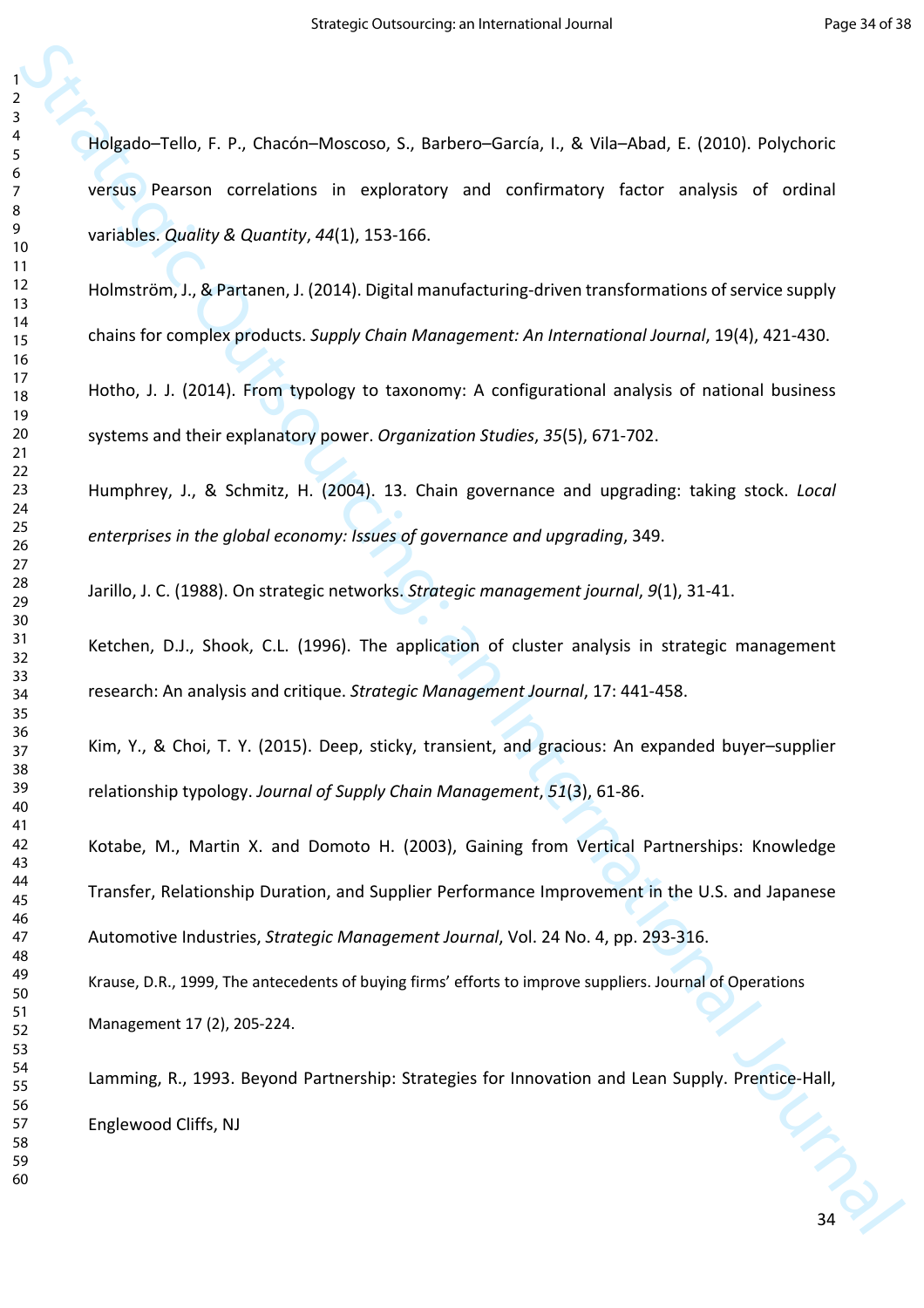State Mathematic C. and Tang E. P. (2010), Supply chain integration and product modularity: an empirical study of product performance for selected Hong Kong manufacturing inductries,<br>therefore an International Journal of O Lau, A. K., Yam R. C. and Tang E. P. (2010), Supply chain integration and product modularity: an empirical study of product performance for selected Hong Kong manufacturing industries, *International Journal of Operations & Production Management*, Vol. 30 No. 1, pp. 20-56. Levine, L. (2012). Offshoring (or offshore outsourcing) and job loss among US workers. Likert, R. (1932). A technique for the measurement of attitudes. *Archives of Psychology, 22*(140), 44–53. Lindgreen, A., Vanhamme, J., van Raaij, E. M., & Johnston, W. J. (2013). Go Configure. *California Management Review*, *55*(2), 72-96. Lozano, L. M. , García-Cueto, E., & Muñiz, J. (2008). Effect of the Number of Response Categories on the Reliability and Validity of Rating Scales. *Methodology: European Journal of Research Methods for the Behavioral and Social Sciences, 4*(2), 73-79. Matthyssens, P., & Vandenbempt, K. (2008). Moving from basic offerings to value-added solutions: Strategies, barriers and alignment. *Industrial Marketing Management*, *37*(3), 316-328. Miller D, Friesen PH. 1984. *Organizations: A Quantum View*. Prentice-Hall: Englewood Cliffs, NJ. Molnar, M., Pain, N., & Taglioni, D. (2007). *The internationalisation of production*, international outsourcing and employment in the OECD. Mooi, E., Sarstedt, M. (2011). *A concise guide to market research*. Berlin: Springer. Mudambi, R. (2007). Offshoring: economic geography and the multinational firm. *Journal of International Business Studies*, *38*(1), 206.

Mudambi, R., & Venzin, M. (2010). The strategic nexus of offshoring and outsourcing decisions. *Journal of Management Studies*, *47*(8), 1510-1533.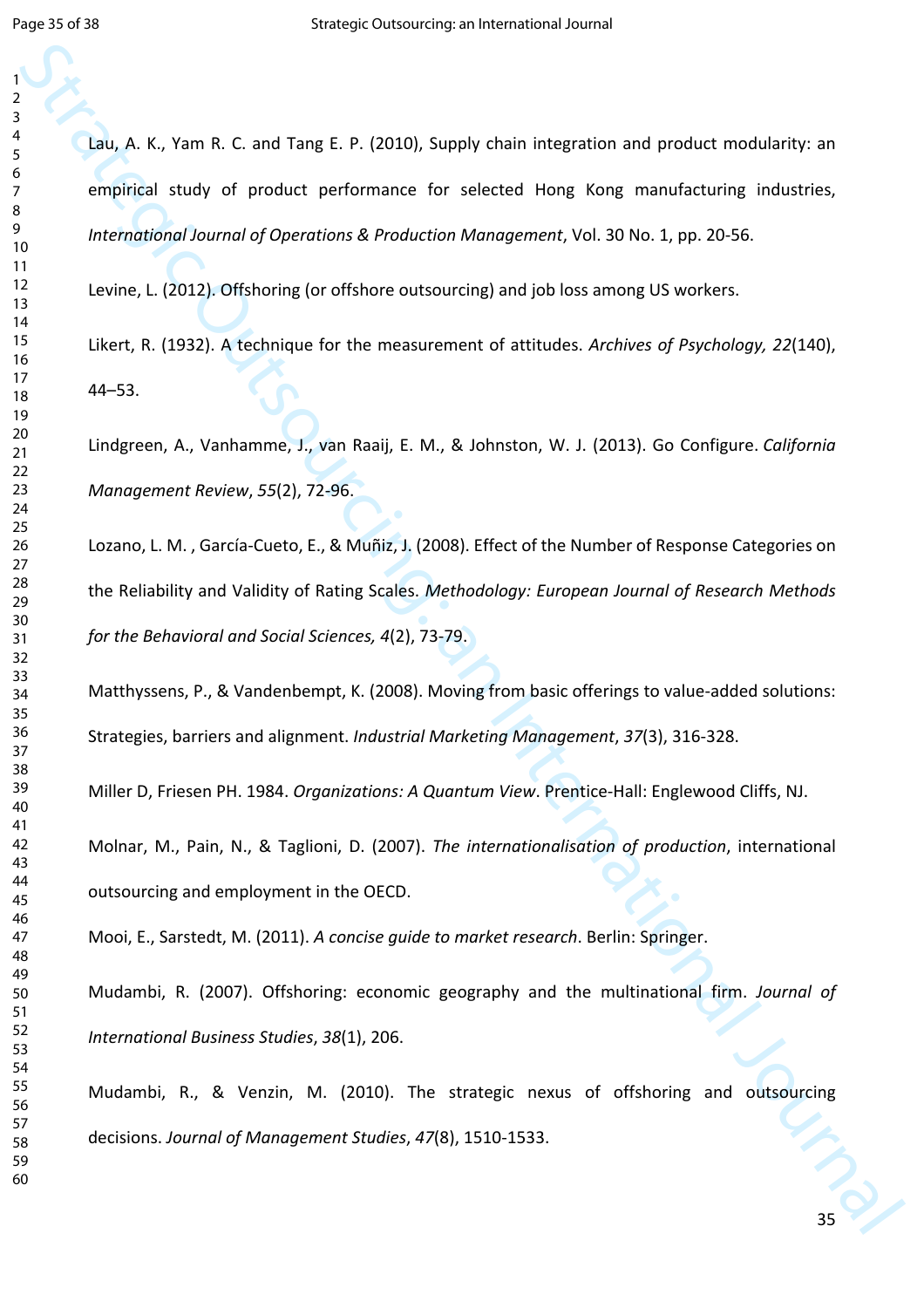Narayandas, D., & Rangan, V. K. (2004). Building and sustaining buyer–seller relationships in mature industrial markets. *Journal of Marketing*, *68*(3), 63-77.

Stateyandas, D., & Tangan, V. K. (2004). Building and sustaining buyer-relier relationships in mature<br>
individual menters, *nounni of Mathematica, 68(3), 63-77.*<br>
The control and Mathematica Computer Strategic [O](https://www.oecd.org/mcm/documents/C-MIN-2018-7-EN.pdf)utsources a OECD (2018): Meeting at the OECD Council at Minsterial Level, Paris May 30-31: Good jobs for all in a changing world of work: The OECD Jobs strategy, https://www.oecd.org/mcm/documents/C-MIN-2018-7-EN.pdf (accessed july 20, 2018)

Petroni, A., & Panciroli, B. (2002). Innovation as a determinant of suppliers' roles and performances: an empirical study in the food machinery industry. *European Journal of Purchasing & Supply Management*, *8*(3), 135-149.

Quah, D. (2011). The global economy's shifting centre of gravity. *Global Policy*, *2*(1), 3-9.

Ramanathan, U. & Gunasekaran A. (2012), Supply chain collaboration: Impact of success in longterm partnerships*, International Journal of Production Economics*, Vol. No. 0, pp. 1-8.

Rodwin, L., & Sazanami, H. (2017). *Deindustrialization and regional economic transformation: the experience of the United States*. Routledge.

Rodwin, L., & Sazanami, H. (2017). *Industrial change and regional economic transformation: the experience of Western Europe*. Routledge.

Scott, A. J. & Storper, M. (2007) Regions, Globalization, Development. *Regional Studies*, 41:S1, S191- S205

Scott, A. J., & Storper, M. (Eds.). (2005). *Pathways to industrialization and regional development*. Routledge.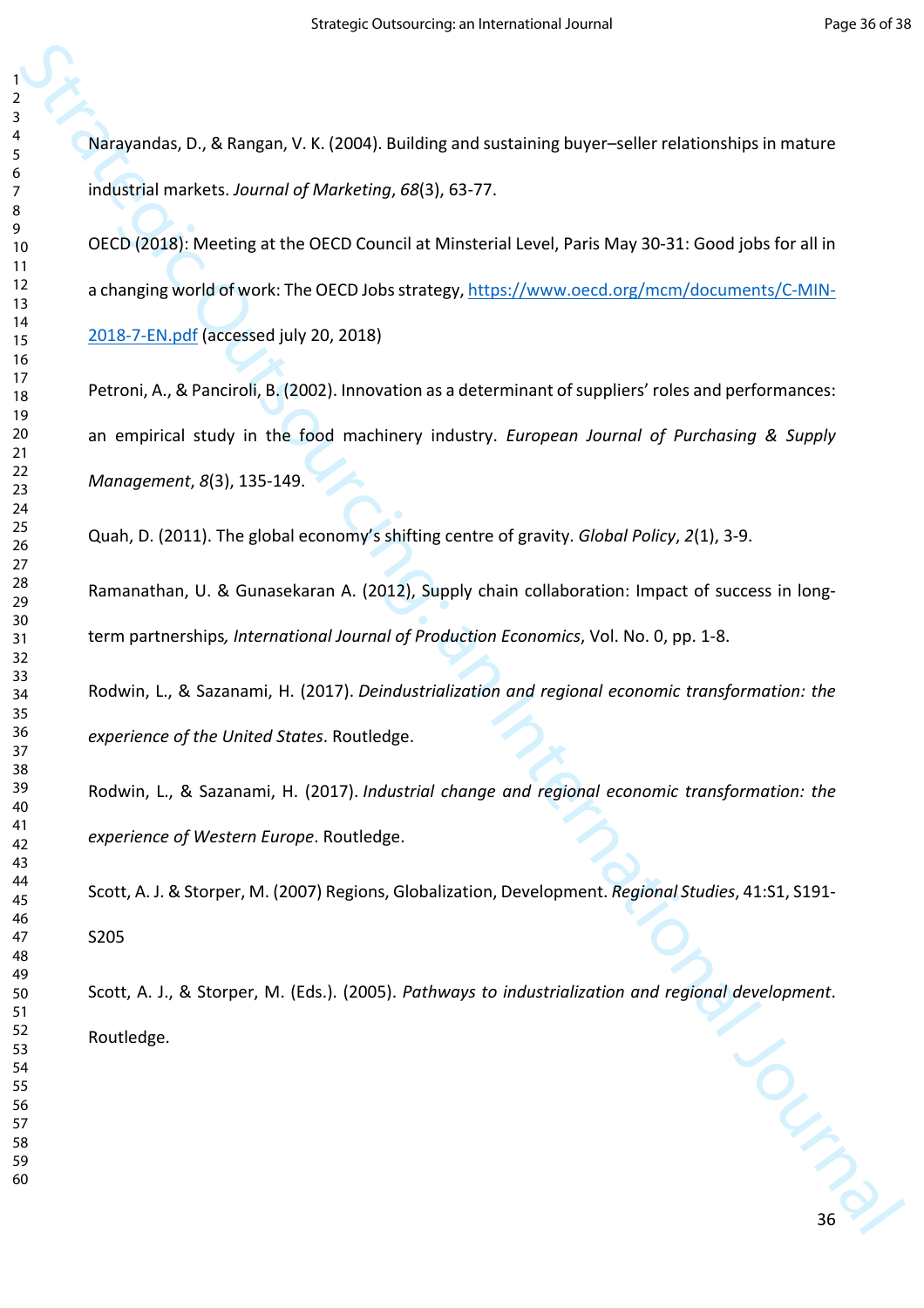Slepinov, D. & Wæhrens, B. V. (2008): Offshore outsourcing of production: An exploratory study of processes and effects in Danish Companies, *Strategic Outsourcing: An international Journal*, 1,1, 64- 

Strategic O. & Wartness, B.V. (2008). Of shower outsourcing of production. An exploratory study of<br>
strategic or offices in Usmith Companies, Strategic Outsourcing: An International Journal, 1,1,64<br>
17.<br>
Stephen, D., V. We Slepniov, D., V. Wæhrens, B., & Johansen, J. (2014). Dynamic roles and locations of manufacturing: imperatives of alignment and coordination with innovation. *Journal of Manufacturing Technology Management*, *25*(2), 198-217.

Statistics Denmark (2008). *International Sourcing*, Statistics Denmark.

Stehrer, R. (2012). *Trade in value added and the valued added in trade*. Verein" Wiener Inst. für Internat. Wirtschaftsvergleiche"(WIIW).

Stehrer, R., Borowiecki, M., Dachs, B., Hanzl, D., Kinkel, S., Pöschl, J., Sass, M., Schmall, T.C. & Szalavetz, A. (2012). Global value chains and the EU industry. WIIW Research Reports 383.

Thorelli, H. B. (1986). Networks: between markets and hierarchies. *Strategic management journal*, *7*(1), 37-51.

Torres-Ruiz, A., & Ravindran, A. R. (2018). Multiple criteria framework for the sustainability risk assessment of a supplier portfolio. *Journal of Cleaner Production*, *172*, 4478-4493.

Treacy, M. & Wiersema, F. (1998): The Discipline of Market Leaders, Basic Books

Ulaga, W., & Eggert, A. (2006). Value-based differentiation in business relationships: Gaining and sustaining key supplier status. *Journal of marketing*, *70*(1), 119-136.

Von Corswant, F., Wynstra F. and Wetzels M. (2003) In Chains? Automotive suppliers and their product development activities. ERIM Report Series Reference No. ERS-2003-027-LIS.